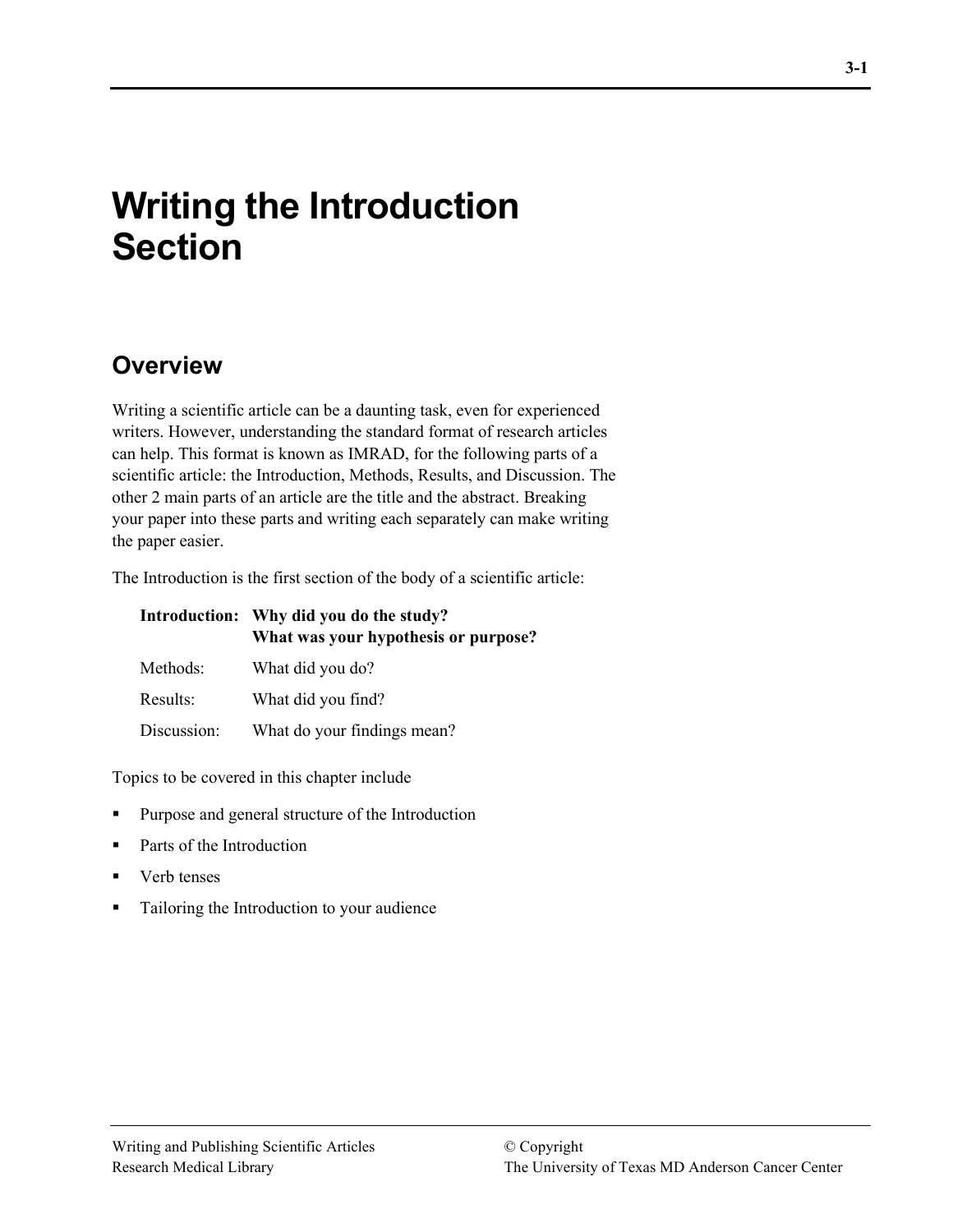## **Purpose and General Structure of the Introduction**

The Introduction sets the stage for your article. After reading your Introduction, readers should understand what led to your study, what specific hypothesis you investigated, and what general experimental approach you used to investigate your hypothesis. The Introduction should also explain why your study is exciting and important.

Information in the Introduction should be organized like a funnel, narrowing "step by step from a starting point to a question," according to Mimi Zeiger, author of *Essentials of Writing Biomedical Research Papers* (McGraw Hill, Inc., 1991).



- **1** Known (background)
- **2** Unknown (gap in knowledge your study will fill)
- **3** Hypothesis or purpose statement
- **4** Strategy for testing the hypothesis

In other words, concepts in the Introduction should be presented in order from general to specific, from known to unknown—from established principles to the unanswered question that your research was designed to answer. As you plan your Introduction, you may find it useful to sketch out your ideas in a reverse funnel: first think of your hypothesis or purpose, and then retrace the reasoning and facts that led you to it.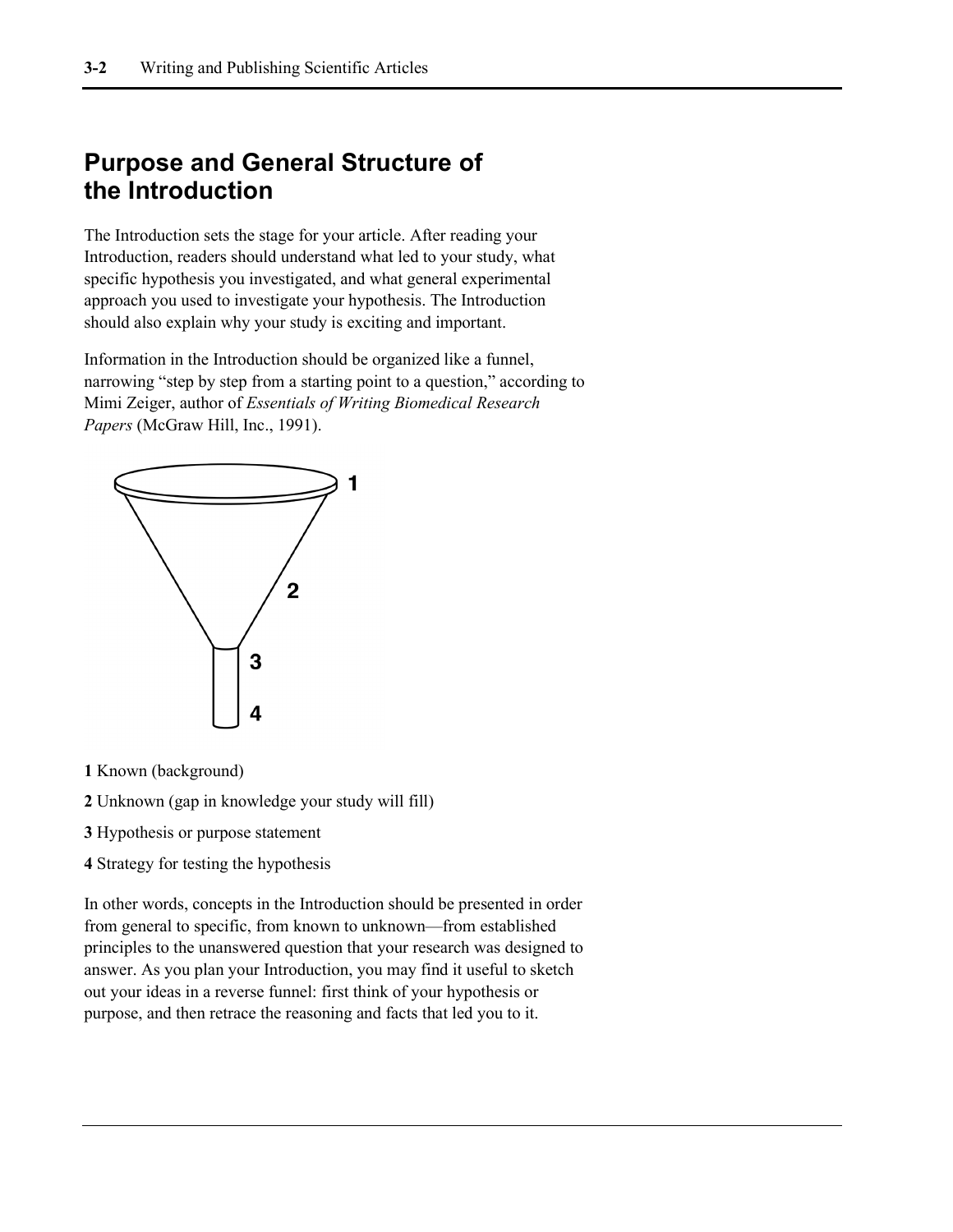In general, Introductions should be about 10% to 15% of the total length of the text of a manuscript, not counting the abstract, references, tables, and figure legends. If the Introduction is much more than 15% of the article, the Introduction may need to be shortened.

## **Parts of the Introduction**

A good Introduction includes these elements:

- Background information
- Gap in knowledge
- Hypothesis or purpose statement
- Strategy for testing the hypothesis
- Conclusions (optional)

Following the guidelines below will help ensure that you have included all the necessary elements.

### **Background Information**

Provide background information relevant to your article at a level of detail appropriate for your reader. State what led you to your hypothesis. Give only enough background information for readers to understand why you asked the research question you asked. Avoid topics that are not directly relevant to your study. Present background information in order from the most general to the most specific (funnel structure). Be sure to make clear why you performed the study and what you expected to learn from the research.

Deciding how much background information to provide in the Introduction is 1 of the most difficult issues writers face. The appropriate level of detail depends on the target audience, which in turn depends on the journal to which you plan to submit your manuscript. Provide enough information to make the reason for your study clear to readers with limited knowledge of your area of investigation, but avoid a detailed discussion of topics that more knowledgeable readers already understand. This topic is discussed in greater detail later in the chapter, in the section "Tailoring the Introduction to Your Audience."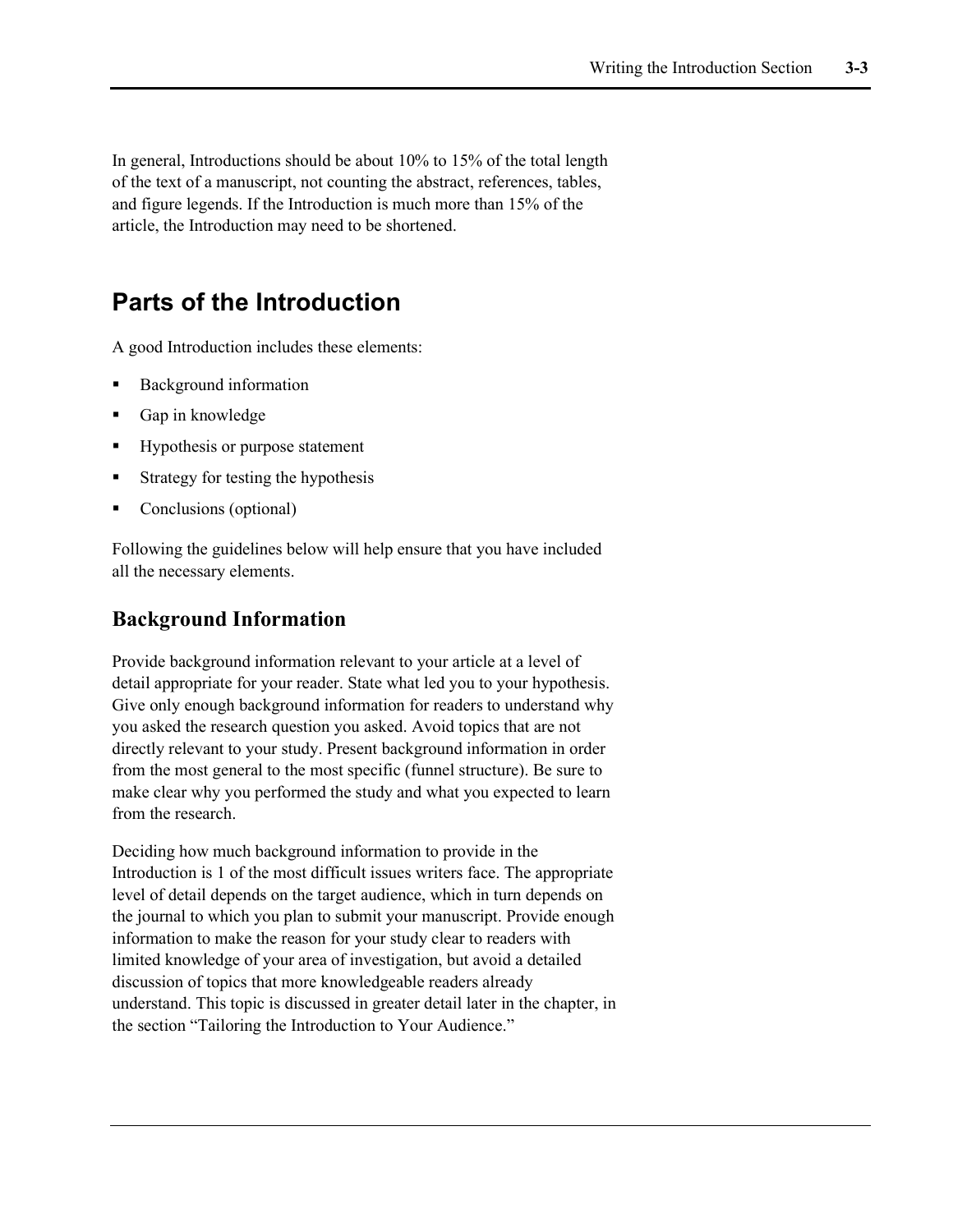### **Gap in Knowledge**

Write your background information so that it leads to a statement of the gap in knowledge your study tried to fill. Emphasize the importance of filling this gap in knowledge—for example, state how filling the gap could change medical practice or scientific thought.

### **Hypothesis or Purpose Statement**

After identifying the gap in knowledge, state your hypothesis or the purpose of your study. Closely tying your hypothesis to an important gap in knowledge will make readers want to read your article. Use the same words and phrases in the statement of the gap in knowledge and the statement of the hypothesis. Word the hypothesis so that readers will be able to assess whether the hypothesis was proven or disproven by the experiments you performed.

Stating the gap in knowledge and then the hypothesis and presenting only the background information directly related to the topic **builds momentum** for the article and **sets an appropriate level of expectation.** Be careful not to raise questions in your reader's mind that you will not answer in the article—limit the background information to what is directly related to the gap in knowledge and the research question.

### **Strategy for Testing the Hypothesis**

After stating your hypothesis, describe how you tested it. State briefly and clearly what experimental methods you used. (For example, "We identified the sequences downstream from the TATA box in basal PolIII snRNA using BLAST searches.") If necessary, explain why you chose your experimental design.

### **Conclusions**

In articles describing basic science studies, consider including a brief statement of your study's conclusions at the end of your Introduction. This practice is uncommon in articles describing clinical studies. Your decision about whether to include your study's conclusions will depend on your personal preference and the style of your target journal. (Look at articles previously published in the journal to see if the Introductions end with the study's conclusions.) A concluding statement should say enough to make readers want to read the article but should not reveal all of the important findings.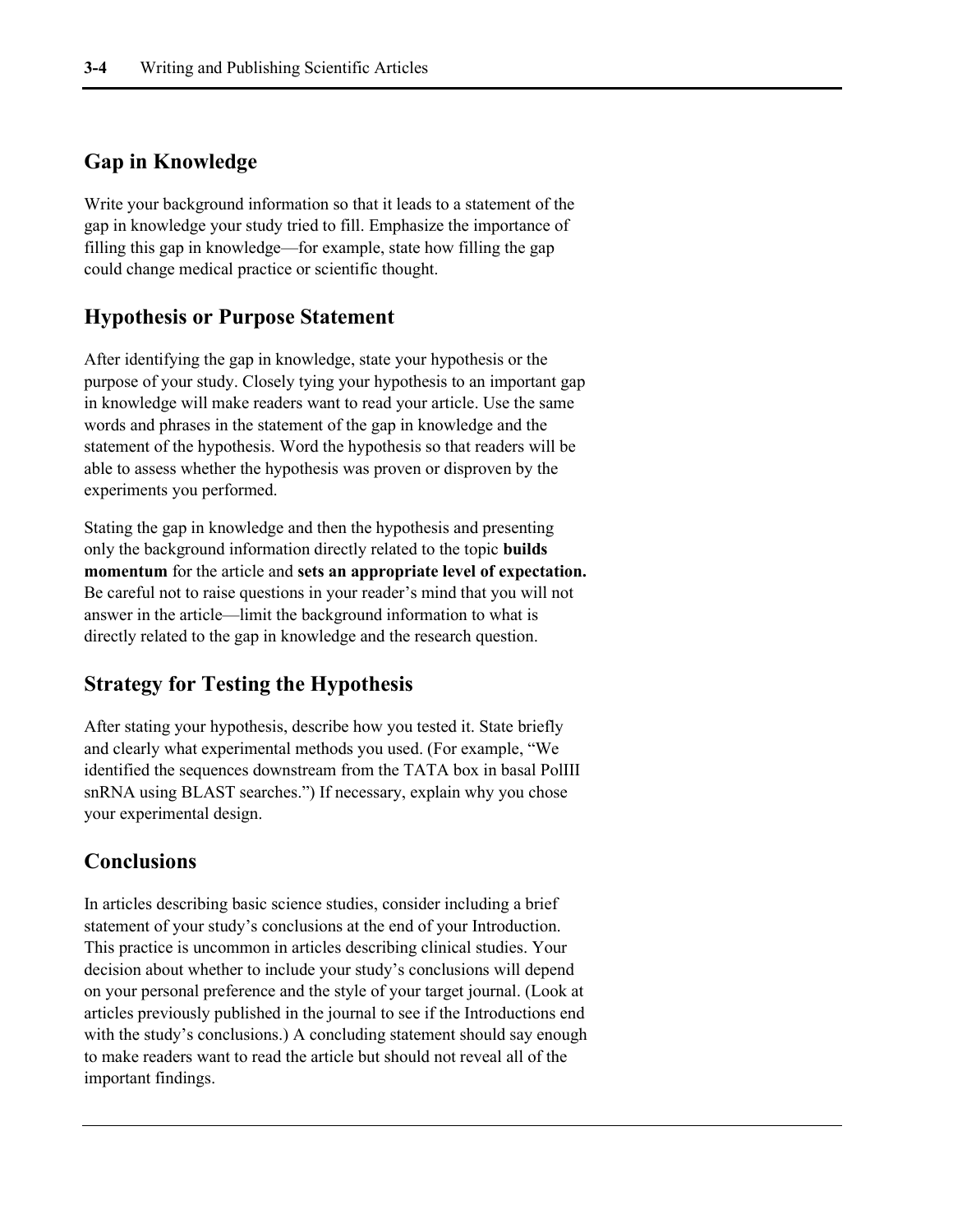## **Verb Tenses**

Pay attention to how verb tenses are used in the Introduction:

- Use the **present tense** to describe the **present state of knowledge** (the funnel, the conclusions of others): "X *is* a component of Y."
- Use the **past tense** to describe events that occurred in the past, including **specific findings in previous studies** (your own or others'): "Sausman et al. (2003) *found* that half of mice *died* when *treated* with Y that *contained* a high concentration of X." "We *found* that a quarter of mice *died* when *treated* with Y that

*contained* a low concentration of X (Yung et al., 2003)."

- Use the **present perfect tense** to describe **something that began in the past and has continued to the present:** "Several researchers *have investigated* the effects of Y on the survival of mice."
- Also use the **present perfect tense** to describe **something that has not yet happened**:

"It *has not yet been determined* whether X is responsible for the decrease in survival seen in mice treated with Y."

- Use the **present tense** to state the **verb in your hypothesis**: "We hypothesized that X *is* fatal to mice at high concentrations."
- Use the **past tense** to describe the **strategy in the present study**: "We *tested* the effects of several concentrations of X on the survival of nude mice."

For more information and examples, refer to "Quick Verb Tense Review" on pages 3-8 to 3-9.

### **Activity 1**

### **Choosing the Correct Verb Tense for the Introduction**

See page 3-10.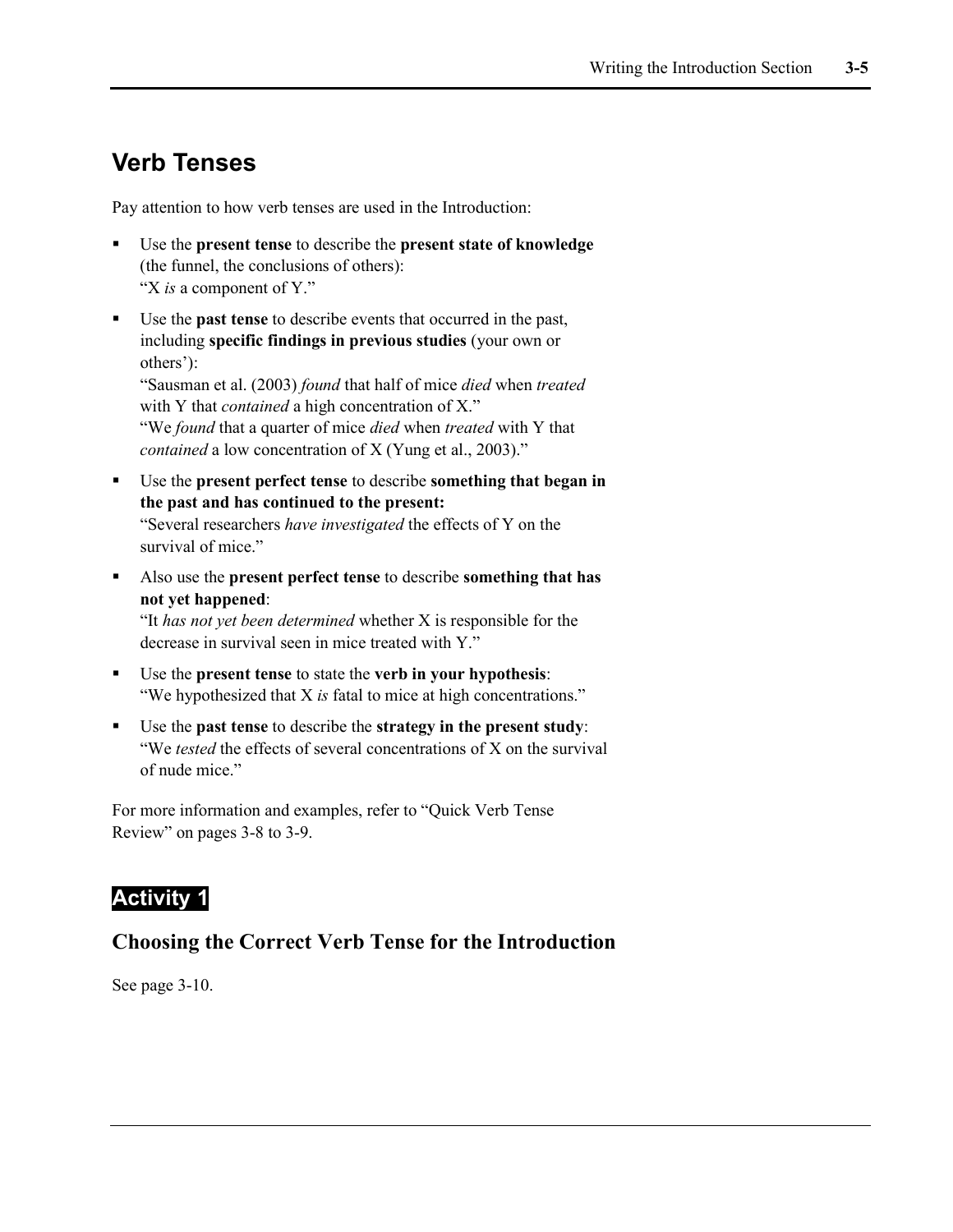## **Examples of Good and Bad Introductions**

At the end of this chapter are well-written and poorly written Introductions for a basic science study and for a clinical study. Why the examples are considered well written or poorly written is indicated on each one.

## **Tailoring the Introduction to Your Audience**

As you write your article, tailor to the journal's audience your explanation of the background information and why filling the gap in knowledge is important. For example, suppose your hypothesis is "Mutations in the promoter of the *X* gene increase the probability of prostate cancer metastasis." In your Introduction, you will need to describe the evidence suggesting a link between mutations in the *X* gene promoter and prostate cancer metastasis. If your audience is mostly molecular biologists, then you may need to provide more details about prostate cancer metastasis but fewer details about the *X* gene. If your audience is mostly physicians, then you may need to provide more details about the *X* gene but fewer details about prostate cancer metastasis.

In this example, filling the gap is important because prostate cancer metastases can be fatal. If the hypothesis is correct, then *X* gene mutations could be used to identify men at risk for metastasis and the metastases could be detected and treated earlier and perhaps more successfully. Molecular biologists might not know that, so you probably need to explain this implication for a molecular-biologist audience. Physicians might need just a brief reminder. Also, the protein encoded by the *X* gene might be a target for interventions designed to prevent or treat prostate cancer metastasis. That fact might have to be explained in detail for a physician audience but not for molecular biologists.

Avoid stating very obvious information that all your readers will know. For example, do not start your Introduction by saying that cancer is a terrible disease.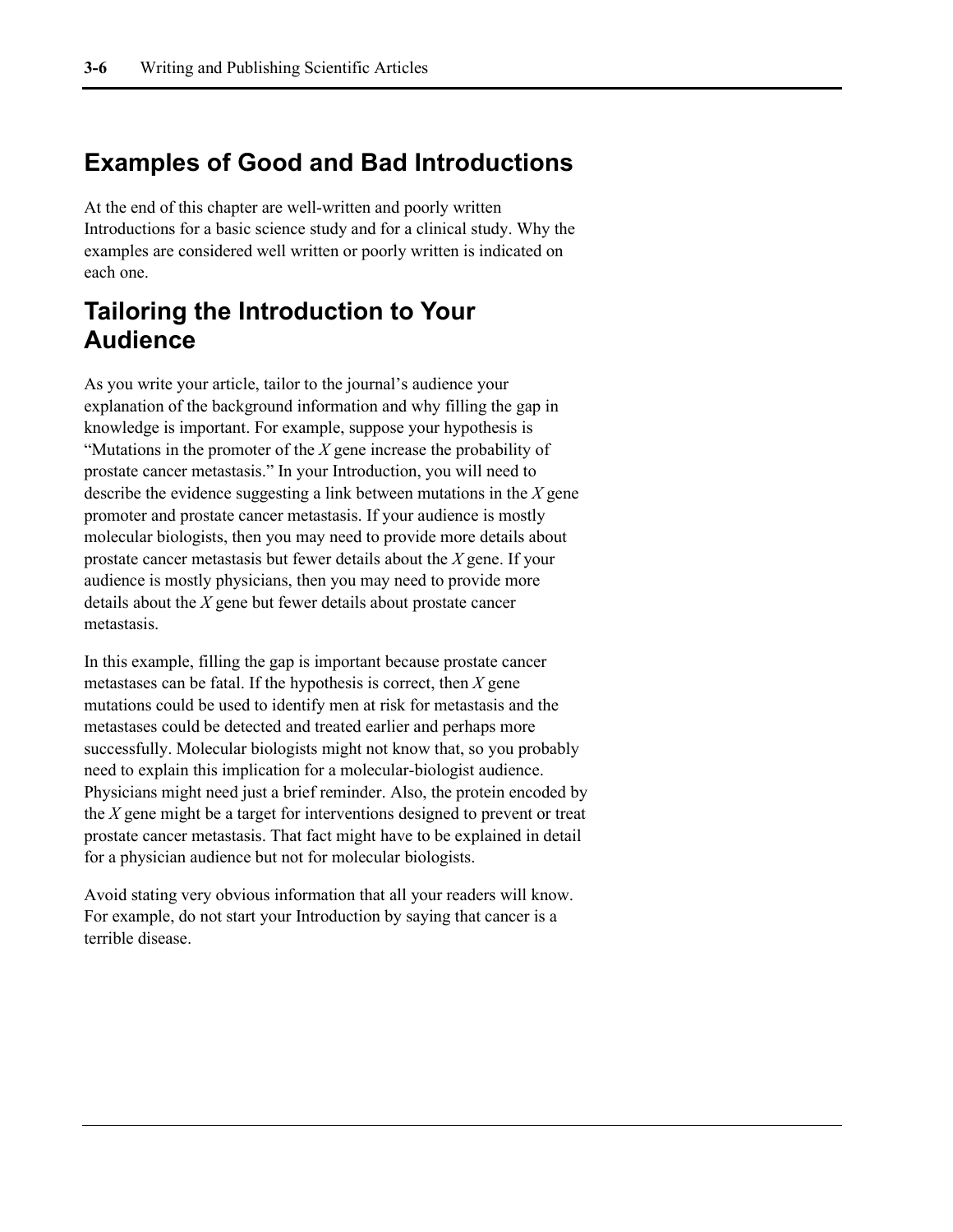## **Activity 2**

### **Outlining Your Introduction**

Keeping the funnel structure in mind, write either an informal outline or a list of phrases or statements for the Introduction to a paper on your current research. Some outlines will be discussed in class. If yours is not discussed in class, we will be happy to review it afterward and discuss it with you later. Please put your name on it before giving it to an instructor.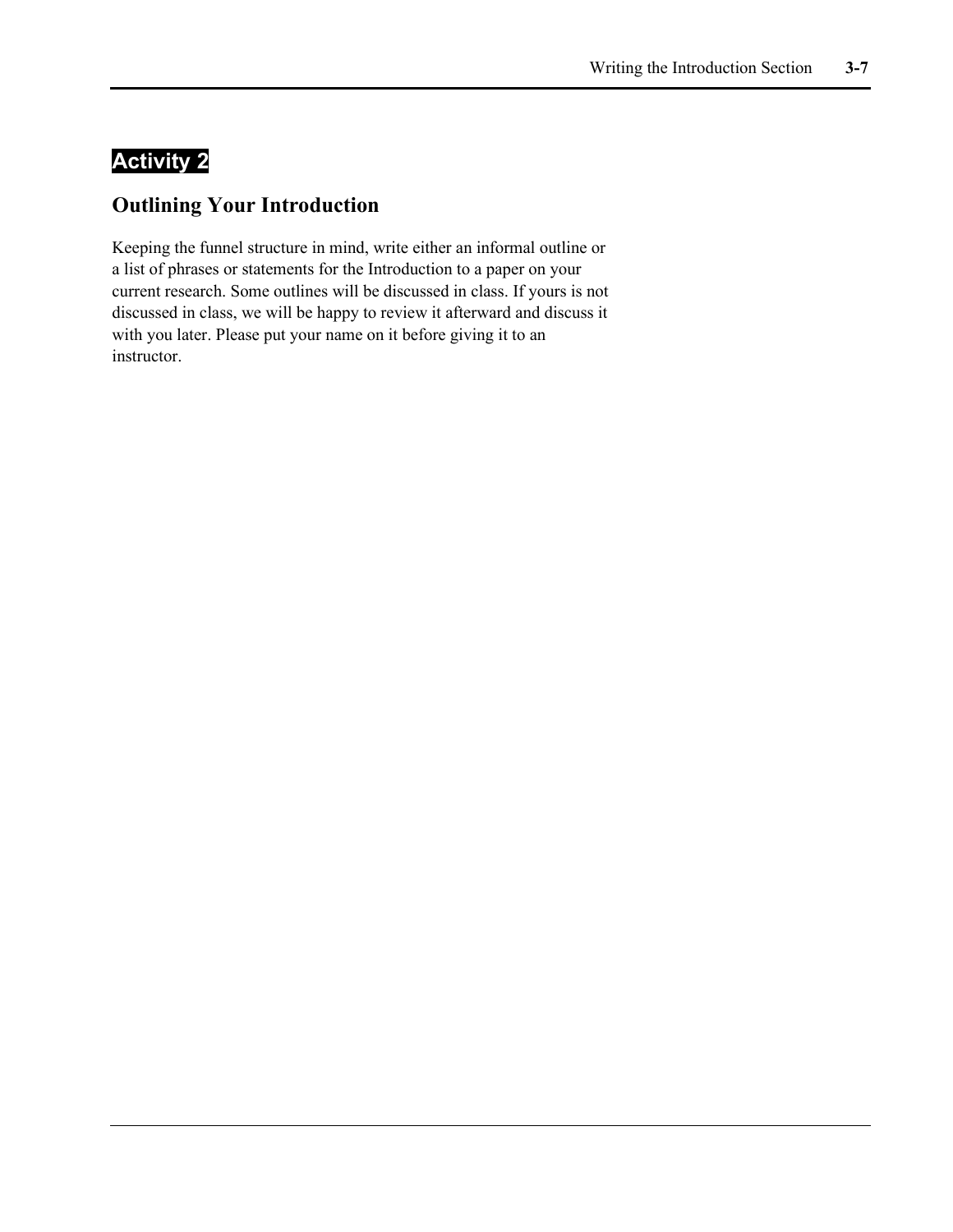## **Quick Verb Tense Review**

### **Present Tense**

Use the **present tense** for

- The current state of knowledge
- *Your* hypothesis<sup>\*</sup> and general conclusions

Present tense examples:

- **Progressive modifications in gene expression** *direct* the process of....
- We *conclude* that Nkx6.1 *functions* as….
- All four endocrine cell types *derive* from a common set of....
- Progressive modifications in gene expression *direct* the process of….
- We hypothesized\* that Nkx6.1 *is* involved in β-cell formation.

\*When your hypothesis statement begins with "We hypothesized that…," the verb *hypothesized* is in the past tense.

### **Past Tense**

Use the **past tense** for

- Others' subjects or experiments
- *Your* procedures and findings

Past tense examples:

- We *found* that Nkx6.1 functions as....
- In a similar study, Sanders et al. *identified* the critical pathway....
- To investigate underlying molecular mechanisms, we *transfected* rodent hippocampal neurons with….
- We *used* a xenograft model of a human high-grade CHSA to address this hypothesis.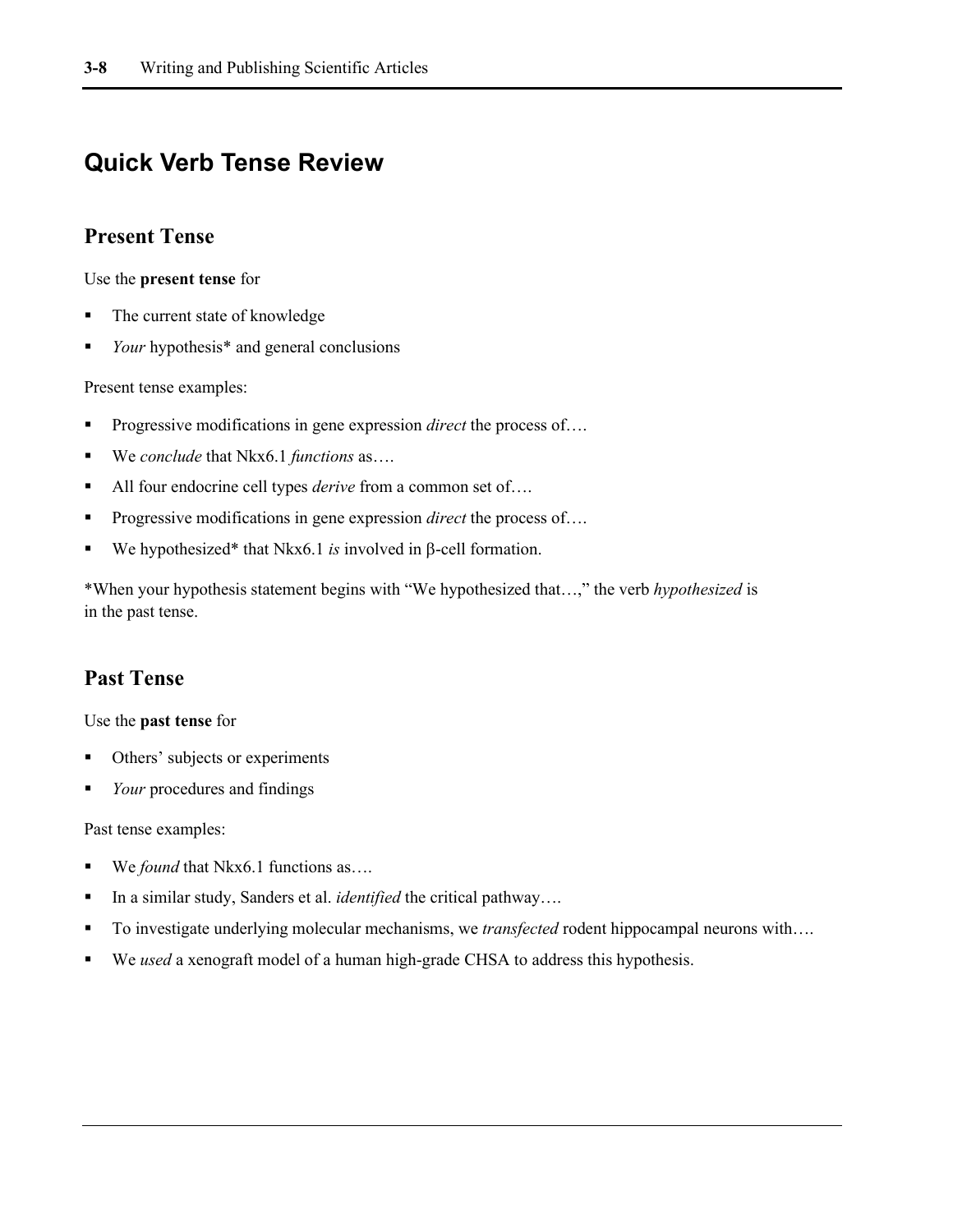### **Present Perfect Tense**

#### Use the **present perfect tense** for

- Something that began in the past and has continued to the present
- Something that has not yet happened
- Something that happened in the recent past

Present perfect tense examples:

- Although Nkx2.2 plays an essential role in β-cell development, no transcription factor *has been identified* thus far that selectively controls β-cell formation.
- Similar studies *have not yet been performed* in monkeys.
- Recent reports *have demonstrated* that ET-743 can interfere with....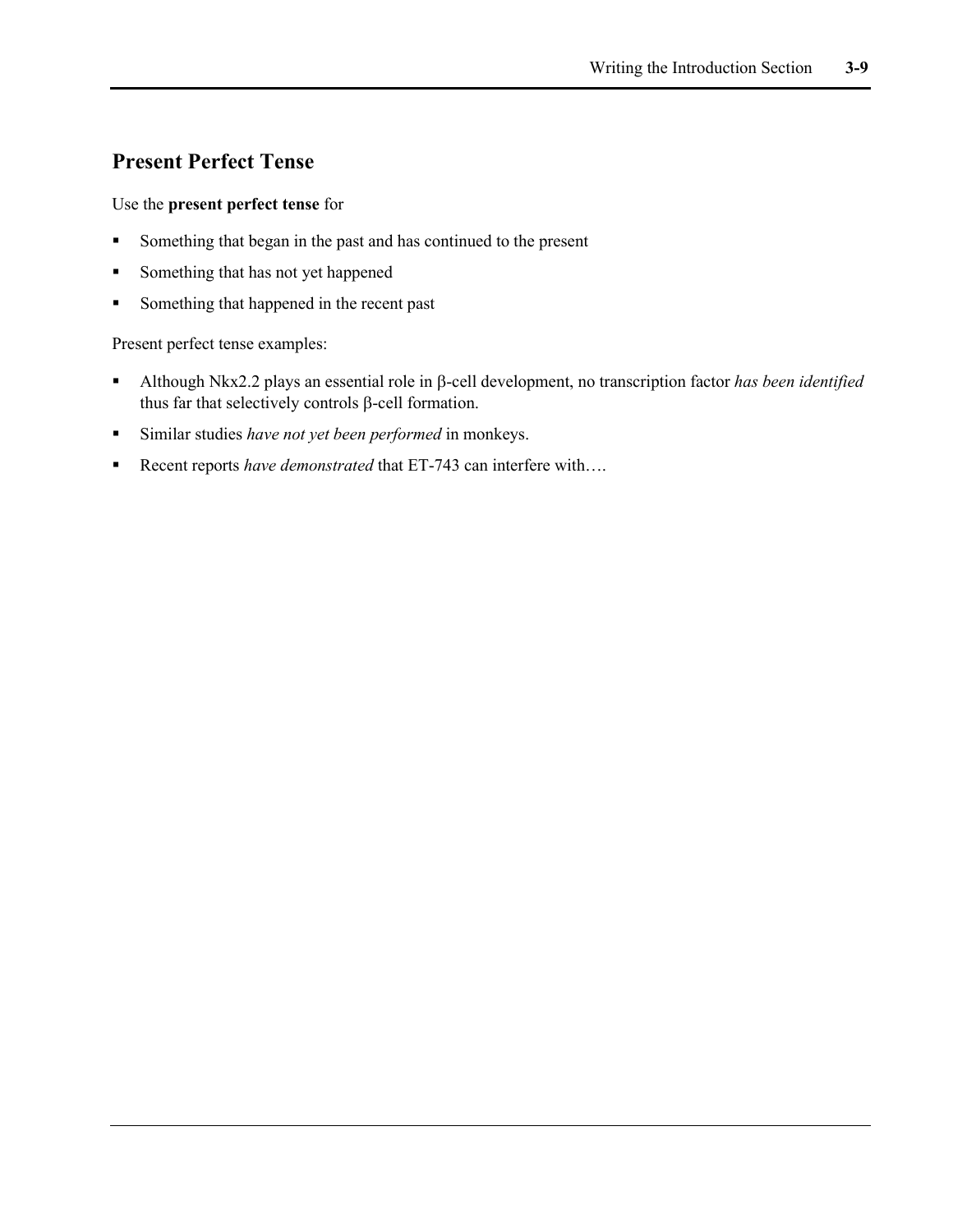### **Activity 1**

### **Choosing the Correct Verb Tense for the Introduction**



7. Despite substantial progress in animal studies, BDNF's relevance in humans directly.

is not examined / was not examined / has not been examined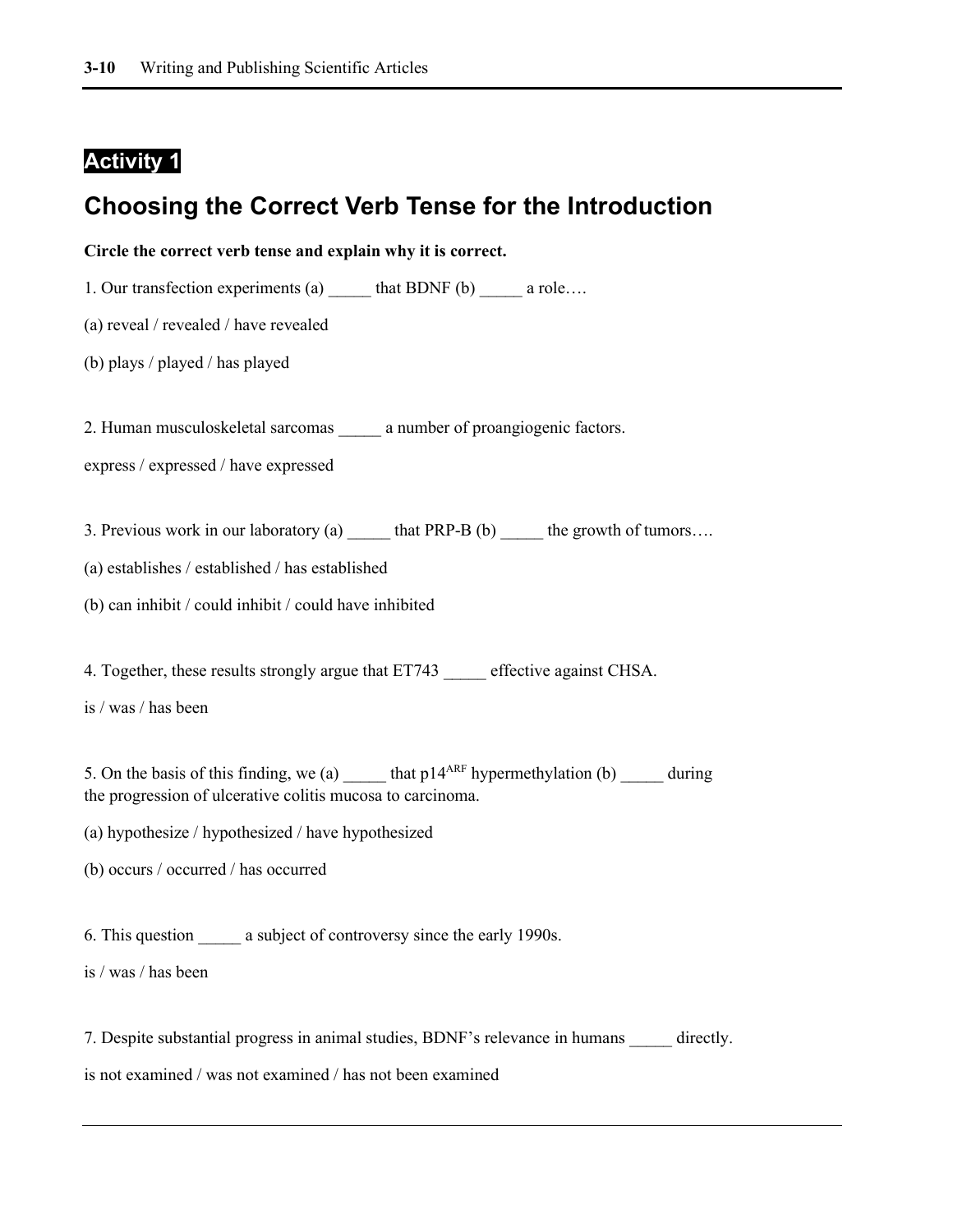8. To test these hypotheses, we \_\_\_\_\_ the effects of the BDNF Val66Met substitution in a cohort of normal controls….

examine / examined / have examined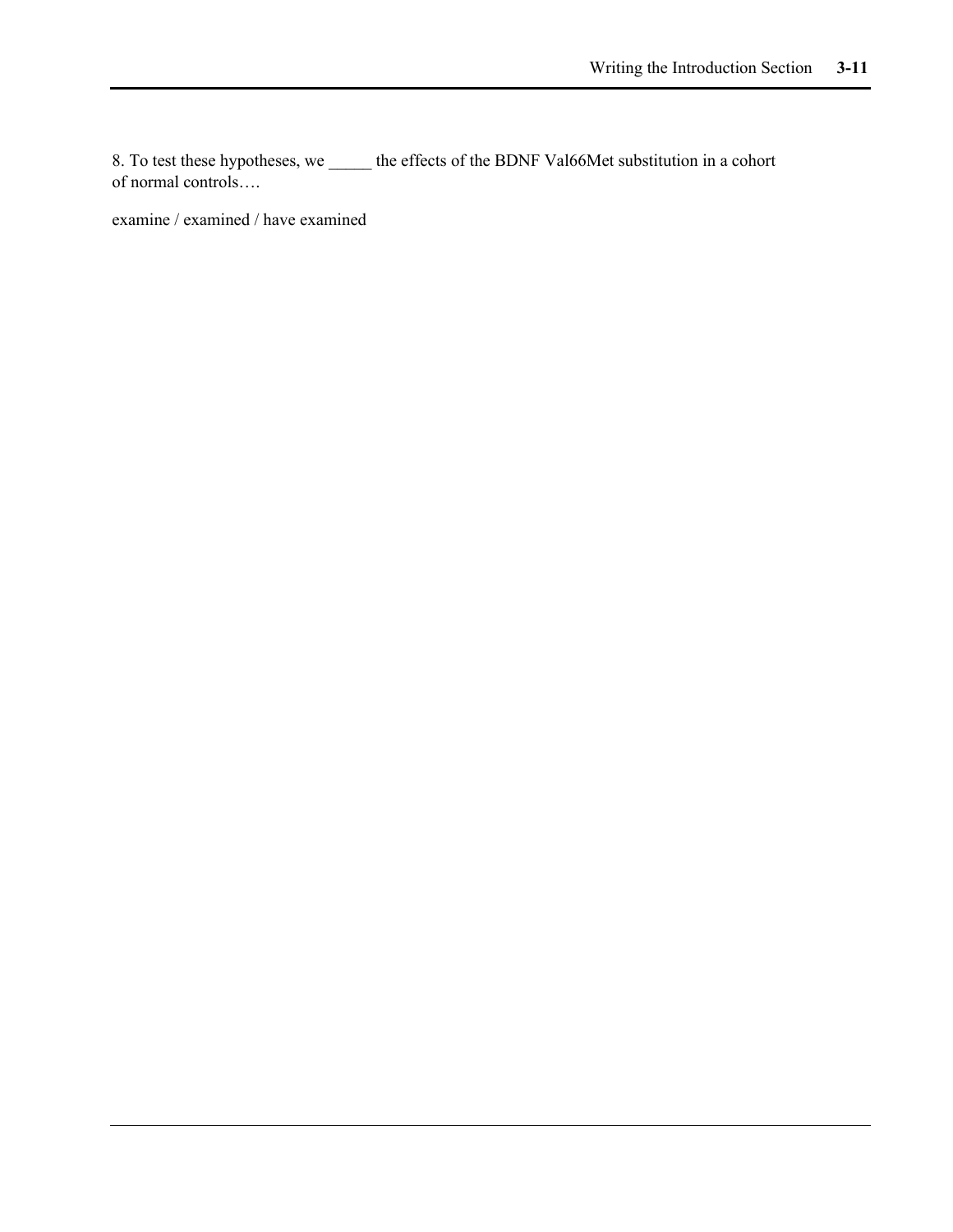## **Example of an Introduction Needing Improvement (Basic Science Study)**

UC is a chronic disease characterized by inflammation of the mucosa and submucosa of the large intestine. UC and Crohn's disease are the 2 main types of inflammatory bowel disease. The incidence of UC is approximately the same in men and women. Increasing duration and severity of UC correlate directly with an increased propensity to develop CR carcinoma  $(1,2)$ . For patients who have had UC for  $>20$  years, the incidence of colorectal cancer is 10- to 20-fold greater than that of the general population, and the average age of onset is 20 years earlier (3). Sporadic CR carcinoma arises from adenomatous polyps. UC-associated CR carcinoma progresses from areas of dysplastic mucosa. The molecular events that facilitate the progression of adenoma to carcinoma in sporadic CR cancer have been well investigated (4). Identifying the events involved in progression of UC mucosa to dysplasia and carcinoma would allow us to identify patients with UC at increased risk for developing CR carcinoma.

Inactivation of the p53 tumor suppressor gene is common in both sporadic and UC-associated CR carcinoma (4–6). Point mutation and loss of heterozygosity are the most commonly reported mechanisms resulting in p53 inactivation. Other genetic and epigenetic factors have been shown to modify p53 activity as well.

MDM-2 is inhibited by p14<sup>ARF</sup> (8). Homozygous deletion of the p14<sup>ARF</sup> locus has been reported in a variety of cancers (9–13), and gene knockout of p14<sup>ARF</sup> correlates with tumorigenesis (14). In addition to mutation, the p14<sup>ARF</sup> gene can be epigenetically inactivated through hypermethylation of its normally unmethylated CpG island. Esteller et al. (15) demonstrated that p14<sup>ARF</sup> hypermethylation occurs frequently in sporadic colorectal cancer. In the study reported here, we examined  $p14<sup>ARF</sup>$  hypermethylation in clinical samples ranging from nonneoplastic UC mucosa to CR carcinoma.

Adapted from the well-written introduction in Fumiaki Sato F et al. Hypermethylation of the p14<sup>ARF</sup> gene in ulcerative colitis–associated colorectal carcinogenesis. Cancer Res 62:1148–1151, 2002.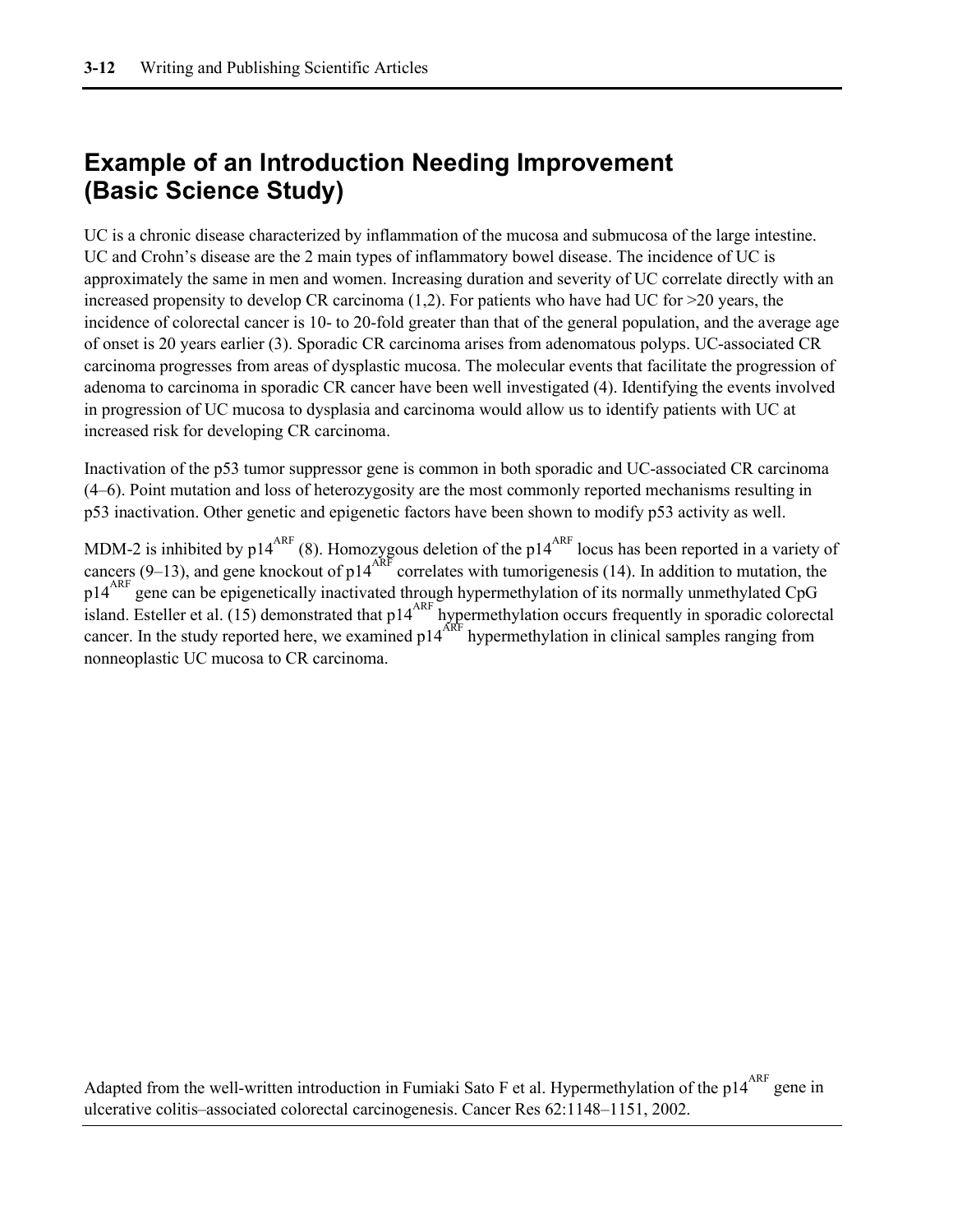## **Example of a Well-Written Introduction (Basic Science Study)**

Ulcerative colitis (UC) is a chronic disease characterized by inflammation of the mucosa and submucosa of the large intestine. Increasing duration and severity of UC correlate directly with an increased propensity to develop colorectal carcinoma (1,2). For patients who have had UC for >20 years, the incidence of colorectal cancer is 10- to 20-fold greater than that of the general population, and the average age of onset is 20 years earlier (3). Unlike sporadic colorectal carcinoma, which arises from adenomatous polyps, UC-associated colorectal carcinoma progresses from areas of dysplastic mucosa. Although the molecular events that facilitate the progression of adenoma to carcinoma in sporadic colorectal cancer have been well investigated (4), it is not known whether the same events underlie the progression of UC mucosa to dysplasia and carcinoma. Identifying the events involved in this progression would allow us to identify patients with UC at increased risk for developing colorectal carcinoma.

One such event, inactivation of the p53 tumor suppressor gene, is common in both sporadic and UCassociated colorectal carcinoma (4–6). Although point mutation and loss of heterozygosity are the most commonly reported mechanisms resulting in p53 inactivation, other genetic and epigenetic factors have been shown to modify p53 activity as well. Amplification of the MDM-2 gene (the protein product of which tags p53 for degradation) and expression of viral oncoproteins (which sequester p53) are 2 such examples (7).

MDM-2 is inhibited by  $p14^{ART}$  (8). Homozygous deletion of the  $p14^{ART}$  locus has been reported in a variety of cancers (9–13), and gene knockout of p14<sup>ARF</sup> correlates with tumorigenesis (14). In addition to mutation, the  $p14$ <sup>ARF</sup> gene can be epigenetically inactivated through hypermethylation of its normally unmethylated CpG island. Esteller et al. (15) demonstrated that  $p14^{ARF}$  hypermethylation occurs frequently in sporadic colorectal cancer. We therefore hypothesized that p14<sup>ARF</sup> hypermethylation occurs during the progression of UC mucosa to carcinoma. To test this hypothesis, we determined the frequency and timing of p14 $\frac{1}{4}$ ARF hypermethylation in clinical samples ranging from nonneoplastic UC mucosa to colorectal carcinoma.

Reprinted with permission from Fumiaki Sato F et al. Hypermethylation of the  $p14^{ARF}$  gene in ulcerative colitis–associated colorectal carcinogenesis. Cancer Res 62:1148–1151, 2002.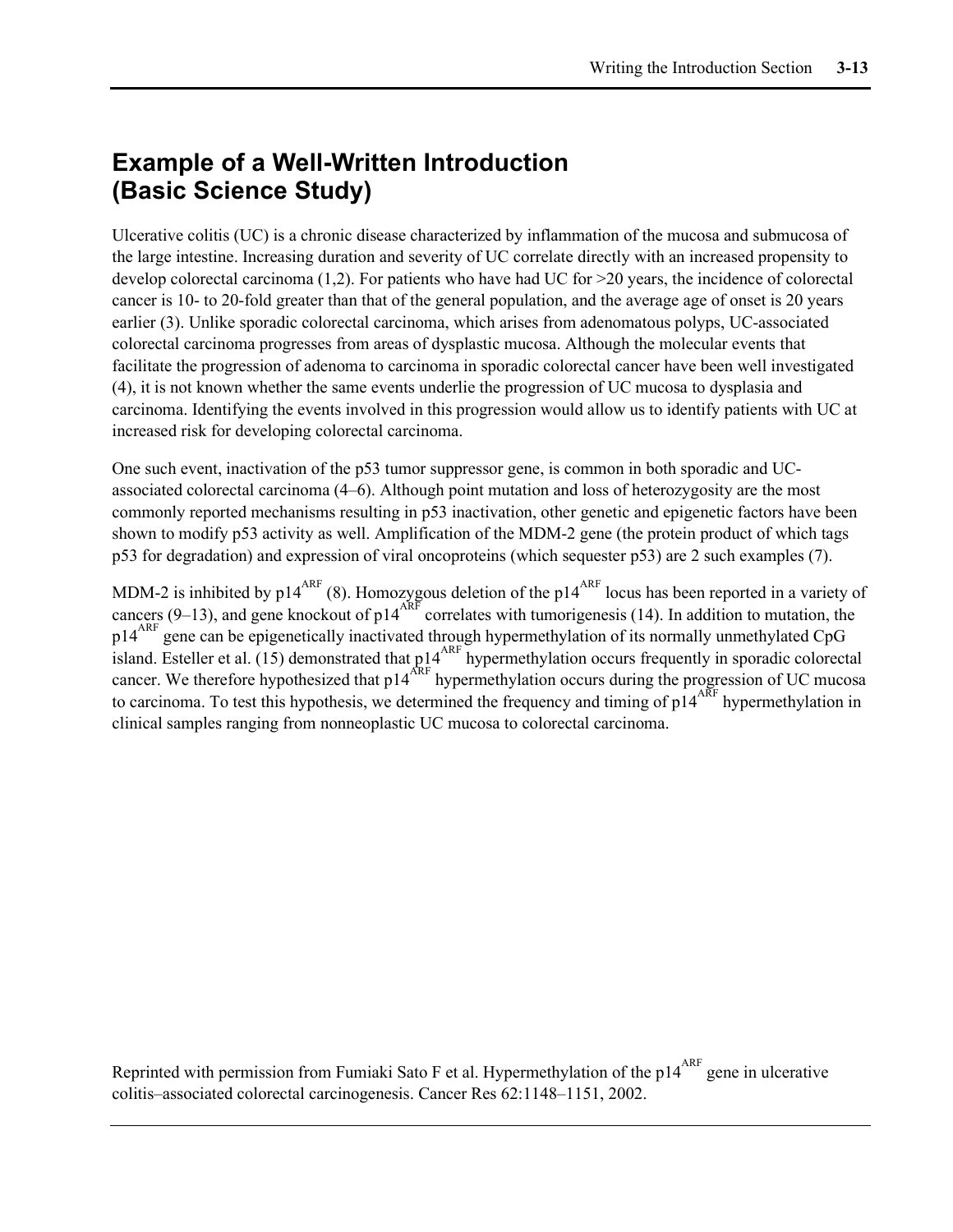## **Example of an Introduction Needing Improvement (Clinical Study)**

In 1983, Harris et al linked the presence of anticardiolipin antibodies with a syndrome of spontaneous thrombosis and fetal death.<sup>1</sup> Despite the many reports since then, the best treatment for the so-called antiphospholipid syndrome remains unknown. This is partly because the syndrome is complex. In fact, there are 2 syndromes, primary (no association with other diseases) and secondary (associated with lupus erythematosus or other rheumatic diseases). Up to one third of patients with lupus erythematosus have antiphospholipid antibodies.2

The name of the syndrome is problematic. Negatively charged phospholipids, such as cardiolipin, were originally considered the most important autoantigens in the syndrome. However,  $\beta_2$ -glycoprotein I, also known as apoliprotein H, has been shown to be more important.<sup>3</sup>  $\beta$ <sub>2</sub>-Glycoprotein I binds cardiolipin and other anionic phospholipids and helps dispose of apoptotic cells. The former function likely induces a conformational change in  $\beta_2$ -glycoprotein I, resulting in exposure of an antigenic epitope. Some of the autoantibodies present in the syndrome also interfere with clotting—and in fact, a prolonged activated partial thromboplastin time is characteristic of lupus erythematosus. All these antibodies have been collectively known as phospholipid antibodies, although this is inaccurate. Diagnosis of the syndrome is also problematic, because the criteria used can apply to a wide range of other illnesses.

After a first episode of thrombosis, patients with antiphospholipid antibodies have a higher risk of recurrent thrombosis than do patients without antiphospholipid antibodies.4 Retrospective studies suggest that patients with antiphospholipid antibodies have a high risk of recurrent thrombosis while receiving moderate-intensity warfarin therapy and that this risk is lower with a higher intensity of warfarin therapy.<sup>5-7</sup> However, these results must be interpreted with caution because the studies were retrospective case series, recurrent thrombosis was not confirmed by standardized methods, and the warfarin intensity at the time of the thrombotic events was uncertain. Furthermore, the patients in these studies attended special clinics where the staff had an interest in the management of complex problems in patients with antiphospholipid antibodies and the patients were therefore likely to be in a selected group at high risk for recurrent thrombosis.

We studied patients with arterial or venous thrombosis and a positive test for antiphospholipid antibodies on an least 2 occasions at least 3 months apart from 13 tertiary-care rheumatology and thromboembolism clinics in eastern Canada. Patients were randomly assigned to receive warfarin to a target international normalized ratio of 2.0 to 3.0 or of 3.1 to 4.0.

Adapted from the well-written Introduction in Crowther MA, Ginsberg JS, Julian J, et al. A comparison of two intensities of warfarin for the prevention of recurrent thrombosis in patients with the antiphospholipid antibody syndrome. N Engl J Med 349:1133–1138, 2003.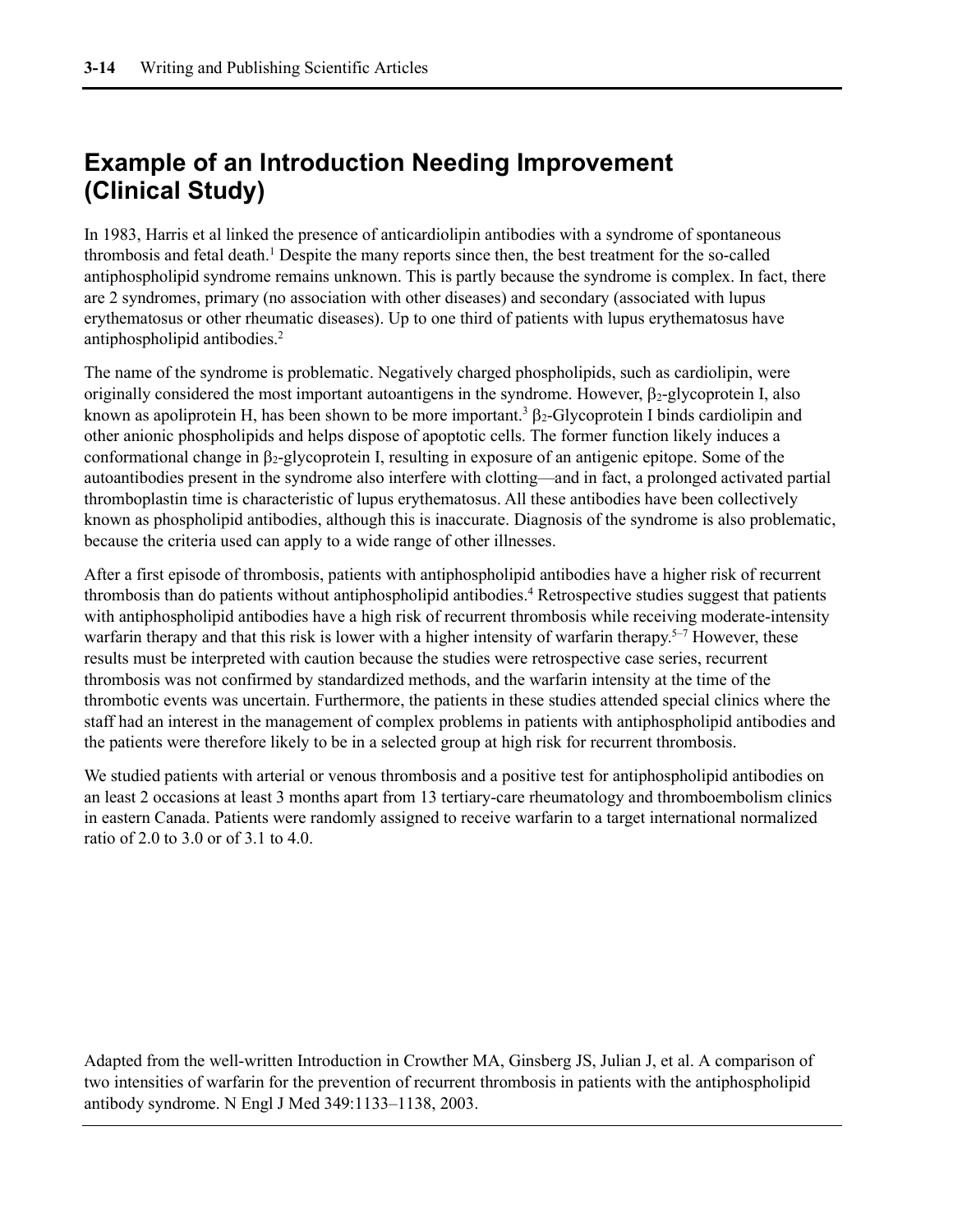## **Example of a Well-Written Introduction (Clinical Study)**

Antiphospholipid antibodies, which include anticardiolipin antibodies and lupus anticoagulant, are associated with both arterial and venous thrombosis.<sup>1</sup> After a first episode of thrombosis, patients with antiphospholipid antibodies have a higher risk of recurrent thrombosis than do patients without antiphospholipid antibodies.1 Retrospective studies suggest that patients with antiphospholipid antibodies have a high risk of recurrent thrombosis while receiving moderate-intensity warfarin therapy [target international normalized ratio (INR), 2.0 to 3.0] and that this risk is lower with a higher intensity of warfarin therapy (target INR, above 3.0).<sup>2–4</sup> However, these results must be interpreted with caution because the studies were retrospective case series, recurrent thrombosis was not confirmed by standardized methods, and the INR at the time of the thrombotic events was uncertain. Furthermore, the patients in these studies attended special clinics where the staff had an interest in the management of complex problems in patients with antiphospholipid antibodies and the patients were therefore likely to be in a selected group at high risk for recurrent thrombosis.

To our knowledge, there have been no randomized trials of the efficacy and safety of high-intensity versus moderate-intensity warfarin therapy in patients with the antiphospholipid antibody syndrome. Because increasing the target INR from a range of 2.0 to 3.0 to a range of 3.1 to 4.0 is likely to be associated with a doubling of the risk of major hemorrhage, it is important to know whether the higher-intensity treatment is more effective.<sup>5,6</sup>

To test the hypothesis that high-intensity warfarin therapy is more effective than moderate-intensity warfarin therapy in patients with antiphospholipid antibodies and a previous episode of thrombosis, we undertook a randomized, double-blind trial to compare long-term warfarin therapy targeted to an INR of 2.0 to 3.0 with therapy targeted to an INR of 3.1 to 4.0.

Adapted from Crowther MA, Ginsberg JS, Julian J, et al. A comparison of 2 intensities of warfarin for the prevention of recurrent thrombosis in patients with the antiphospholipid antibody syndrome. N Engl J Med 349:1133–1138, 2003.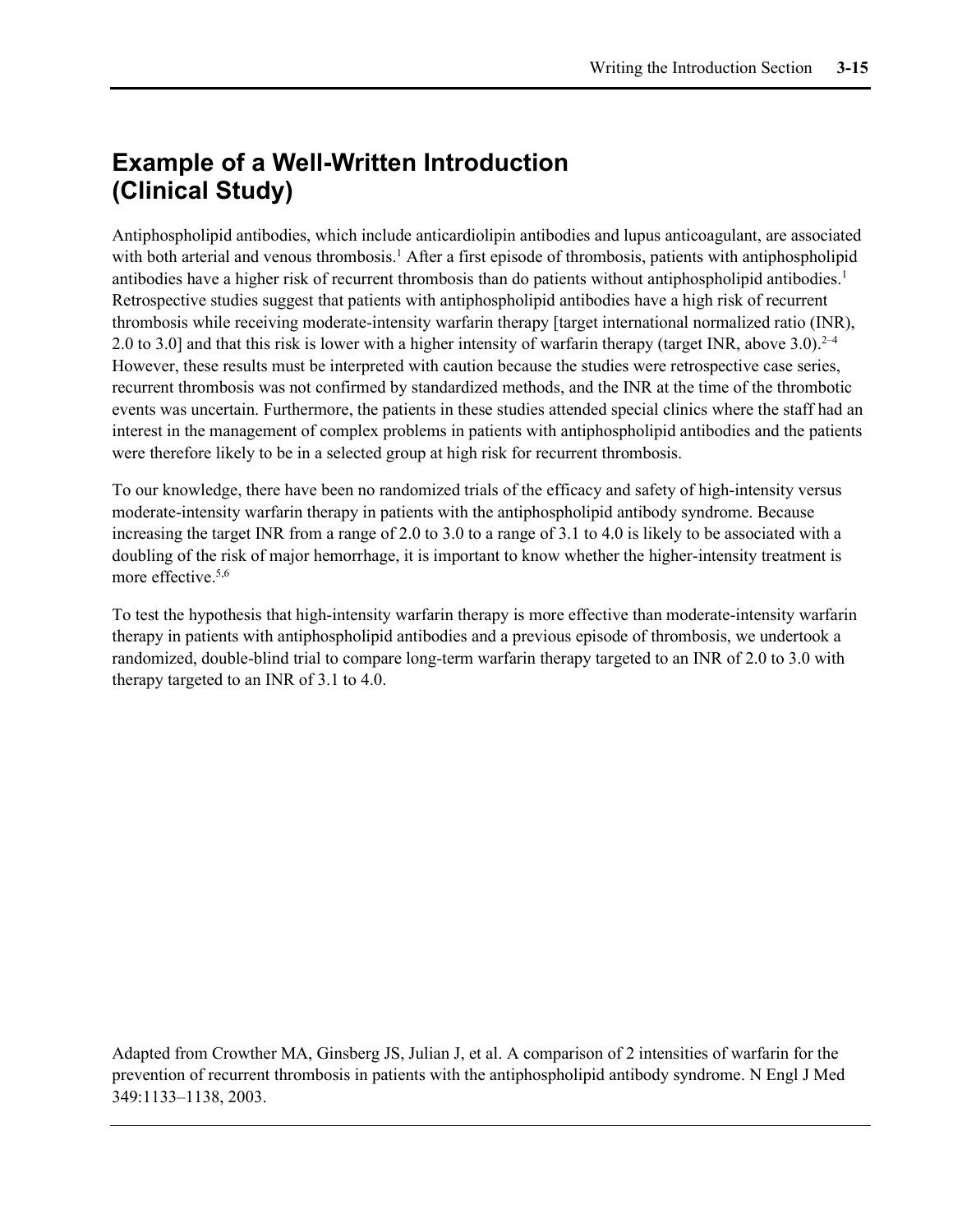## **Example of an Introduction Needing Improvement (Basic Science Study)**

UC **[Abbreviation should be defined]** is a chronic disease characterized by inflammation of the mucosa and submucosa of the large intestine. UC and Crohn's disease are the 2 main types of inflammatory bowel disease. The incidence of UC is approximately the same in men and women. **[Preceding 2 sentences provide unnecessary background information]** Increasing duration and severity of UC correlate directly with an increased propensity to develop CR **[What does "CR" mean?]** carcinoma (1,2). For patients who have had UC for >20 years, the incidence of colorectal cancer is 10- to 20-fold greater than that of the general population, and the average age of onset is 20 years earlier (3). Sporadic CR carcinoma arises from adenomatous polyps. UC-associated CR carcinoma progresses from areas of dysplastic mucosa. **[Transition words could be added to preceding sentences to help show how they are connected]** The molecular events that facilitate the progression of adenoma to carcinoma in sporadic CR cancer have been well investigated (4). Identifying the events involved in progression of UC mucosa to dysplasia and carcinoma would allow us to identify patients with UC at increased risk for developing CR carcinoma. **[Gap is implied (there must not be much information available about molecular events in progression of UC to colorectal carcinoma) but not explicitly stated]**

Inactivation of the p53 tumor suppressor gene is common in both sporadic and UC-associated CR carcinoma (4–6). Point mutation and loss of heterozygosity are the most commonly reported mechanisms resulting in p53 inactivation. Other genetic and epigenetic factors have been shown to modify p53 activity as well. **[What is the connection between the preceding paragraph and the first paragraph of the Introduction?]**

MDM-2 is inhibited by  $p14^{ART}$  (8). Homozygous deletion of the  $p14^{ART}$  locus has been reported in a variety of cancers (9–13), and gene knockout of  $p14^{ARF}$  correlates with tumorigenesis (14). **[What is the relationship between MDM-2 and UC?**] In addition to mutation, the p14<sup>ARF</sup> gene can be epigenetically inactivated through hypermethylation of its normally unmethylated CpG island. Esteller et al. (15) demonstrated that p14<sup>ARF</sup> hypermethylation occurs frequently in sporadic colorectal cancer. In the study reported here, we examined p14<sup>ARF</sup> hypermethylation in clinical samples ranging from nonneoplastic UC mucosa to CR carcinoma. **[Why did they do this? What was their hypothesis?]**

Adapted from the well-written introduction in Fumiaki Sato F et al. Hypermethylation of the p14<sup>ARF</sup> gene in ulcerative colitis–associated colorectal carcinogenesis. Cancer Res 62:1148–1151, 2002.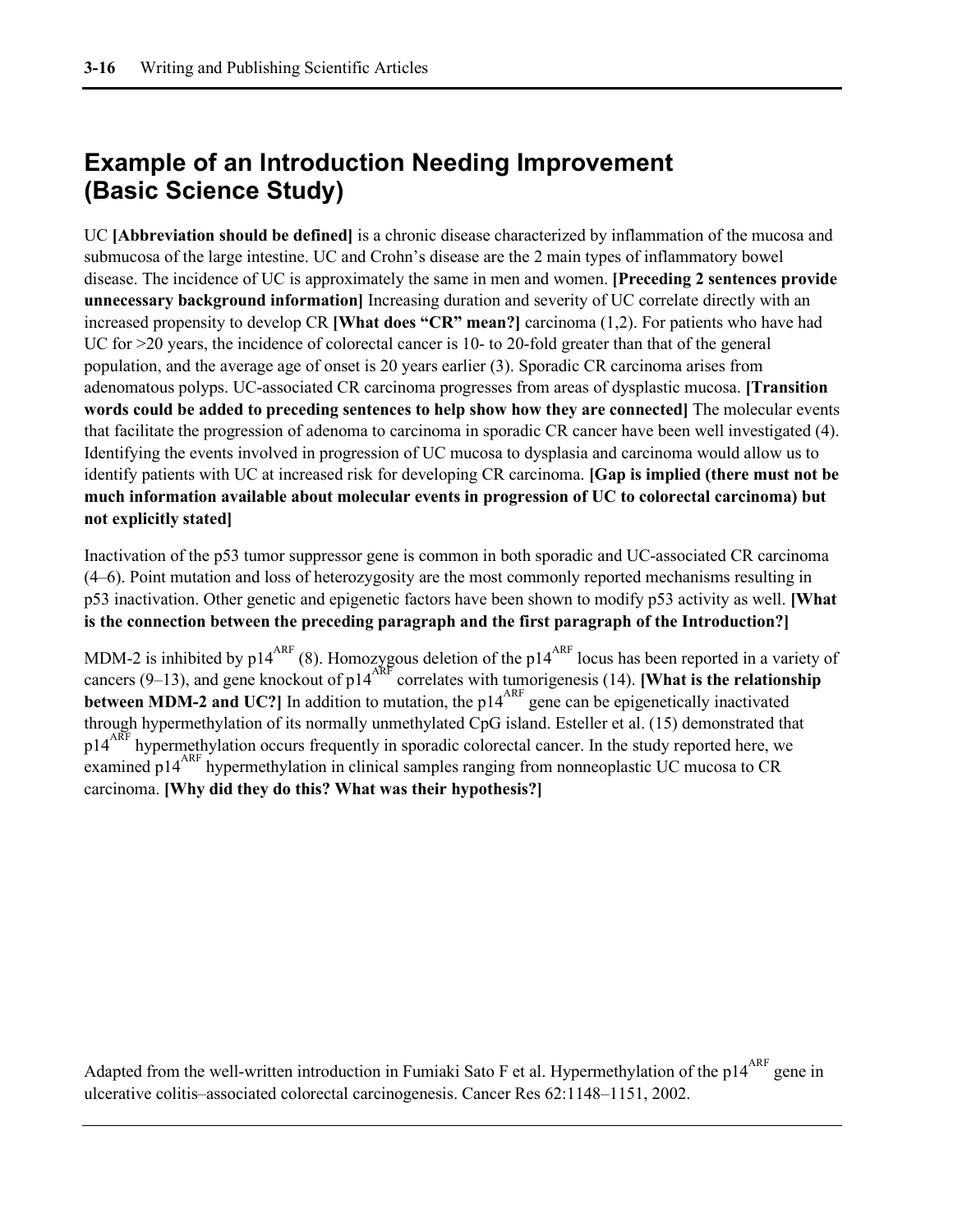## **Example of a Well-Written Introduction (Basic Science Study)**

Ulcerative colitis (UC) is a chronic disease characterized by inflammation of the mucosa and submucosa of the large intestine. Increasing duration and severity of UC correlate directly with an increased propensity to develop colorectal carcinoma (1,2). For patients who have had UC for >20 years, the incidence of colorectal cancer is 10- to 20-fold greater than that of the general population, and the average age of onset is 20 years earlier (3). Unlike sporadic colorectal carcinoma, which arises from adenomatous polyps, UC-associated colorectal carcinoma progresses from areas of dysplastic mucosa. **[Background information related to the study]** Although the molecular events that facilitate the progression of adenoma to carcinoma in sporadic colorectal cancer have been well investigated (4), it is not known whether the same events underlie the progression of UC mucosa to dysplasia and carcinoma. **[Gap in knowledge]** Identifying the events involved in this progression would allow us to identify patients with UC at increased risk for developing colorectal carcinoma. **[Importance of filling the gap]**

One such event, inactivation of the p53 tumor suppressor gene, is common in both sporadic and UCassociated colorectal carcinoma (4–6). Although point mutation and loss of heterozygosity are the most commonly reported mechanisms resulting in p53 inactivation, other genetic and epigenetic factors have been shown to modify p53 activity as well. Amplification of the MDM-2 gene (the protein product of which tags p53 for degradation) and expression of viral oncoproteins (which sequester p53) are 2 such examples (7).

MDM-2 is inhibited by p14<sup>ARF</sup> (8). Homozygous deletion of the p14<sup>ARF</sup> locus has been reported in a variety of cancers (9–13), and gene knockout of p14<sup>ARF</sup> correlates with tumorigenesis (14). In addition to mutation, the p14<sup>ARF</sup> gene can be epigenetically inactivated through hypermethylation of its normally unmethylated CpG island. Esteller et al. (15) demonstrated that p14<sup>ARF</sup> hypermethylation occurs frequently in sporadic colorectal cancer. **[More background information related to the study]** We therefore hypothesized that  $p14^{AKF}$ hypermethylation occurs during the progression of UC mucosa to carcinoma. **[Hypothesis]** To test this hypothesis, we determined the frequency and timing of  $p14^{ART}$  hypermethylation in clinical samples ranging from nonneoplastic UC mucosa to colorectal carcinoma. **[Strategy for testing the hypothesis]**

Reprinted with permission from Fumiaki Sato F et al. Hypermethylation of the  $p14^{ARF}$  gene in ulcerative colitis–associated colorectal carcinogenesis. Cancer Res 62:1148–1151, 2002.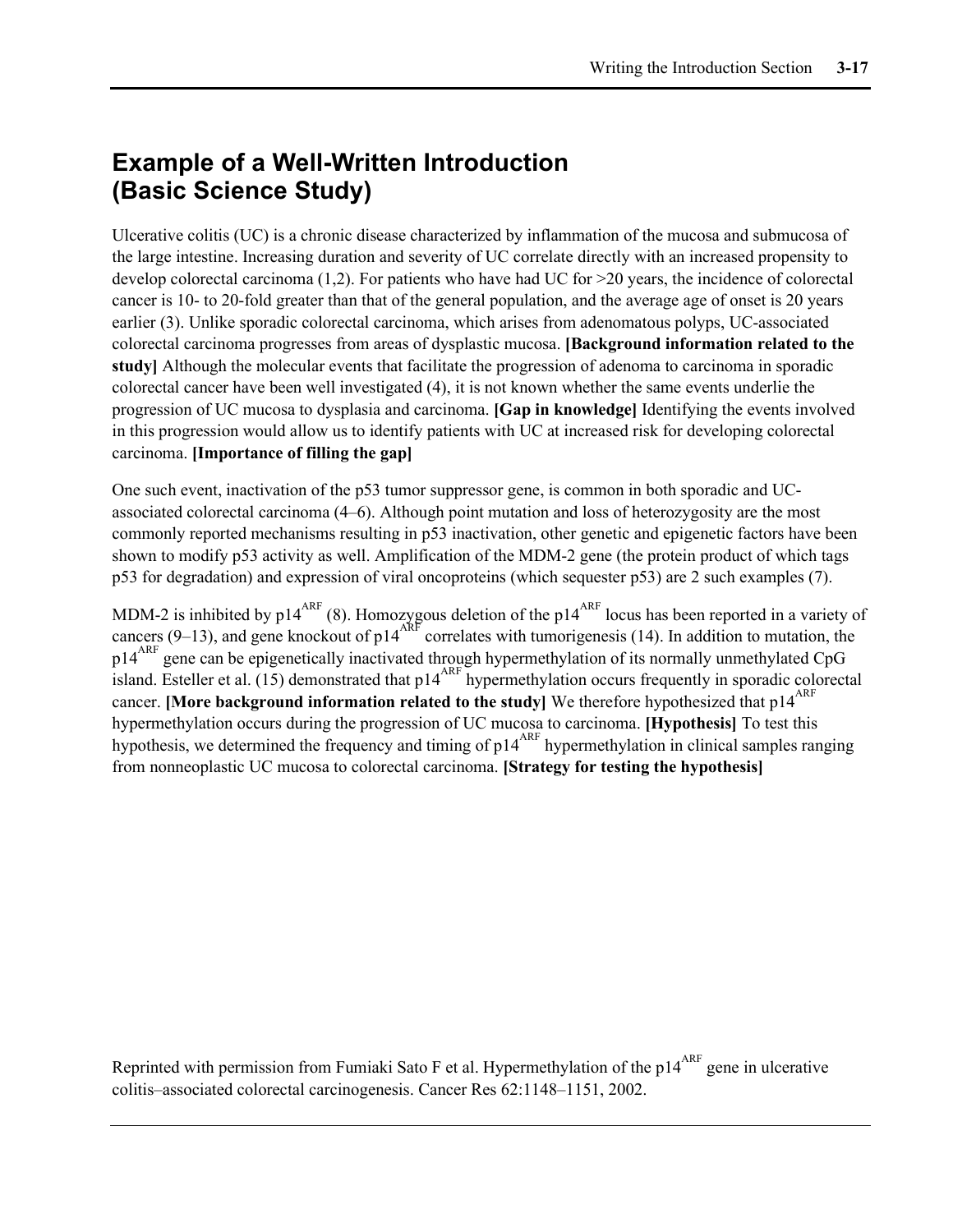## **Example of an Introduction Needing Improvement (Clinical Study)**

In 1983, Harris et al linked the presence of anticardiolipin antibodies with a syndrome of spontaneous thrombosis and fetal death. <sup>1</sup> Despite the many reports since then, the best treatment for the so-called antiphospholipid syndrome remains unknown. **[Is this the gap in knowledge the study will fill? Not enough background information has been given yet for the reader to tell.]** This is partly because the syndrome is complex. In fact, there are 2 syndromes, primary (no association with other diseases) and secondary (associated with lupus erythematosus or other rheumatic diseases). Up to one third of patients with lupus erythematosus have antiphospholipid antibodies.<sup>2</sup> **[Background information is too general. So far, the reader can guess only that the study will involve the antiphospholipid syndrome somehow.]**

The name of the syndrome is problematic. **[Is this the gap in knowledge? Surely not. This information is inappropriate for the Introduction. Also, how does this paragraph relate to the preceding paragraph? No transition is provided.]** Negatively charged phospholipids, such as cardiolipin, were originally considered the most important autoantigens in the syndrome. However,  $\beta_2$ -glycoprotein I, also known as apoliprotein H, has been shown to be more important.<sup>3</sup>  $\beta$ <sub>2</sub>-Glycoprotein I binds cardiolipin and other anionic phospholipids and helps dispose of apoptotic cells. The former function likely induces a conformational change in β2-glycoprotein I, resulting in exposure of an antigenic epitope. Some of the autoantibodies present in the syndrome also interfere with clotting—and in fact, a prolonged activated partial thromboplastin time is characteristic of lupus erythematosus. All these antibodies have been collectively known as phospholipid antibodies, although this is inaccurate. **[The background information is still too general.]** Diagnosis of the syndrome is also problematic, because the criteria used can apply to a wide range of other illnesses. **[Is this the gap in knowledge? No, this is not the gap, either.]**

After a first episode of thrombosis, patients with antiphospholipid antibodies have a higher risk of recurrent thrombosis than do patients without antiphospholipid antibodies.4 **[How does this paragraph relate to the preceding one? No transition is provided.]** Retrospective studies suggest that patients with antiphospholipid antibodies have a high risk of recurrent thrombosis while receiving moderate-intensity warfarin therapy and that this risk is lower with a higher intensity of warfarin therapy.<sup>5–7</sup> However, these results must be interpreted with caution because the studies were retrospective case series, recurrent thrombosis was not confirmed by standardized methods, and the warfarin intensity at the time of the thrombotic events was uncertain. Furthermore, the patients in these studies attended special clinics where the staff had an interest in the management of complex problems in patients with antiphospholipid antibodies and the patients were therefore likely to be in a selected group at high risk for recurrent thrombosis. **[The background information is still very general, and there is still no indication of what the true gap in knowledge is.]**

We studied patients with arterial or venous thrombosis and a positive test for antiphospholipid antibodies on an least 2 occasions at least 3 months apart from 13 tertiary-care rheumatology and thromboembolism clinics in eastern Canada. Patients were randomly assigned to receive warfarin to a target international normalized ratio of 2.0 to 3.0 or of 3.1 to 4.0. **[There is a very detailed—too detailed—description of the strategy used, but no hypothesis or purpose has been given. The reader can tell that the study is comparing 2 intensities of warfarin therapy, but reason for the comparison is not clearly stated.]**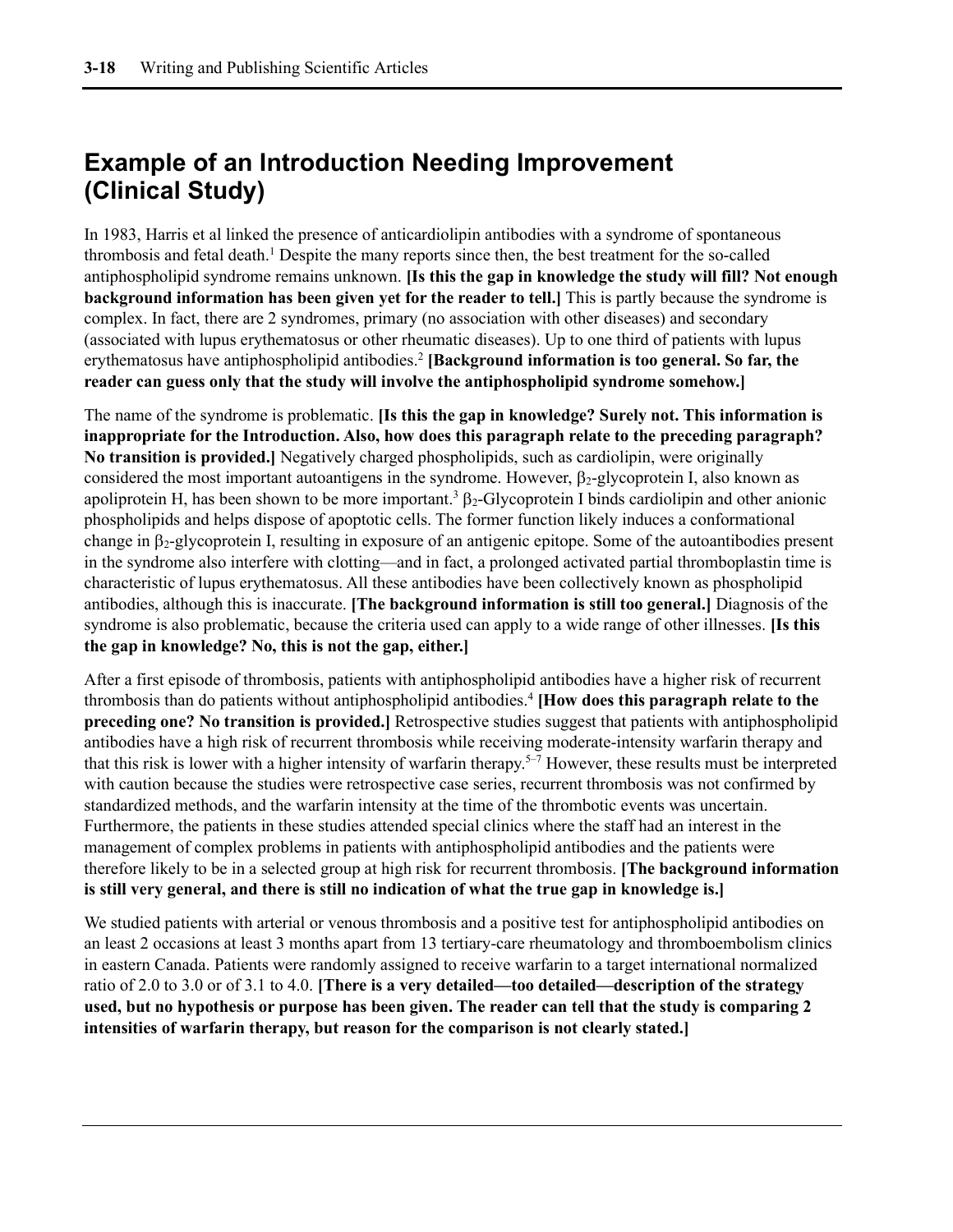Adapted from the well-written Introduction in Crowther MA, Ginsberg JS, Julian J, et al. A comparison of two intensities of warfarin for the prevention of recurrent thrombosis in patients with the antiphospholipid antibody syndrome. N Engl J Med 349:1133–1138, 2003.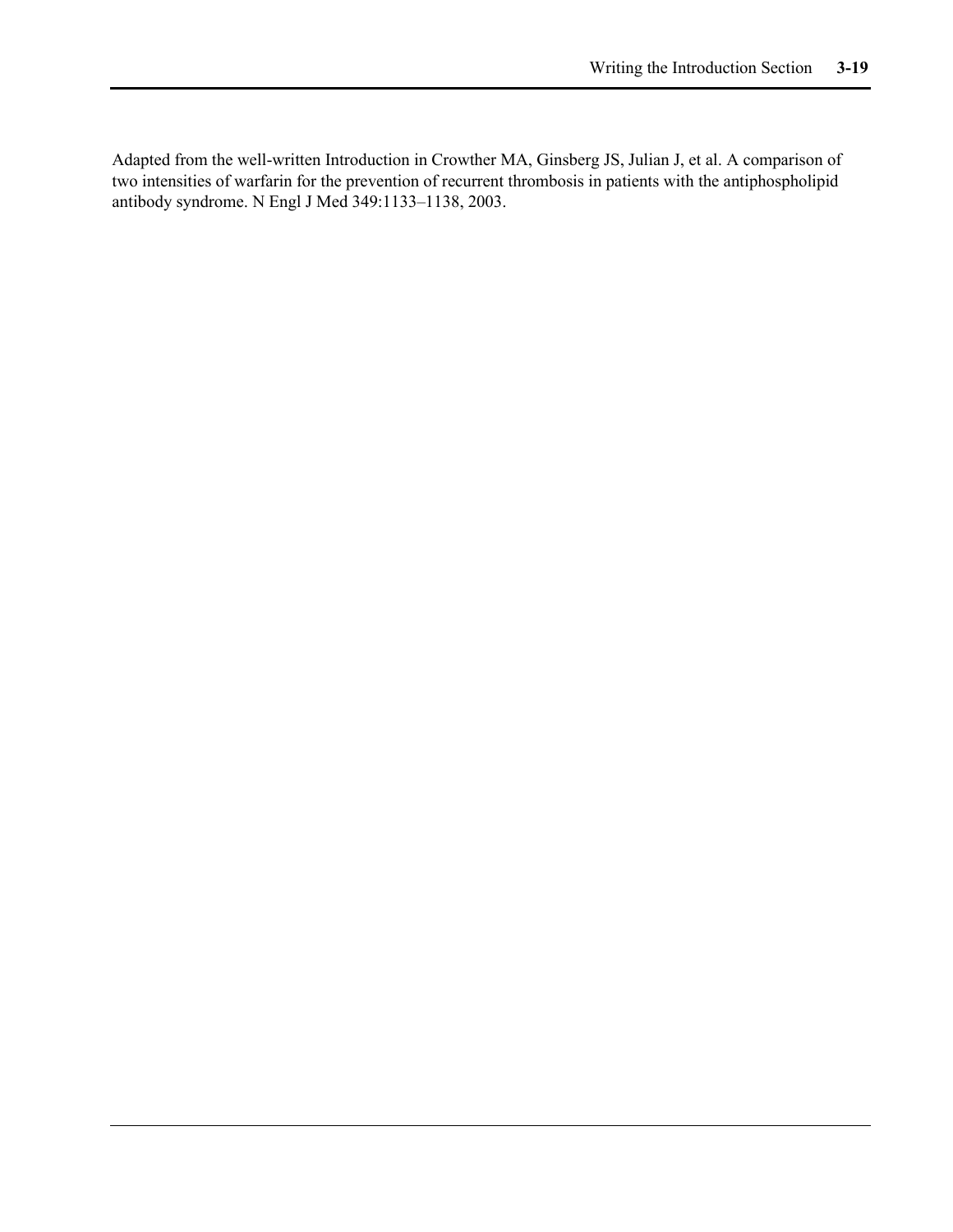## **Example of a Well-Written Introduction (Clinical Study)**

Antiphospholipid antibodies, which include anticardiolipin antibodies and lupus anticoagulant, are associated with both arterial and venous thrombosis.<sup>1</sup> After a first episode of thrombosis, patients with antiphospholipid antibodies have a higher risk of recurrent thrombosis than do patients without antiphospholipid antibodies.<sup>1</sup> Retrospective studies suggest that patients with antiphospholipid antibodies have a high risk of recurrent thrombosis while receiving moderate-intensity warfarin therapy [target international normalized ratio (INR), 2.0 to 3.0] and that this risk is lower with a higher intensity of warfarin therapy (target INR, above 3.0).<sup>2–4</sup> However, these results must be interpreted with caution because the studies were retrospective case series, recurrent thrombosis was not confirmed by standardized methods, and the INR at the time of the thrombotic events was uncertain. Furthermore, the patients in these studies attended special clinics where the staff had an interest in the management of complex problems in patients with antiphospholipid antibodies and the patients were therefore likely to be in a selected group at high risk for recurrent thrombosis. **[Background information related to the study]**

To our knowledge, there have been no randomized trials of the efficacy and safety of high-intensity versus moderate-intensity warfarin therapy in patients with the antiphospholipid antibody syndrome. **[Gap in knowledge]** Because increasing the target INR from a range of 2.0 to 3.0 to a range of 3.1 to 4.0 is likely to be associated with a doubling of the risk of major hemorrhage, it is important to know whether the higherintensity treatment is more effective.5,6 **[Importance of filling the gap]**

To test the hypothesis that high-intensity warfarin therapy is more effective than moderate-intensity warfarin therapy in patients with antiphospholipid antibodies and a previous episode of thrombosis **[Hypothesis]**, we undertook a randomized, double-blind trial to compare long-term warfarin therapy targeted to an INR of 2.0 to 3.0 with therapy targeted to an INR of 3.1 to 4.0. **[Strategy for testing the hypothesis]**

Adapted from Crowther MA, Ginsberg JS, Julian J, et al. A comparison of 2 intensities of warfarin for the prevention of recurrent thrombosis in patients with the antiphospholipid antibody syndrome. N Engl J Med 349:1133–1138, 2003.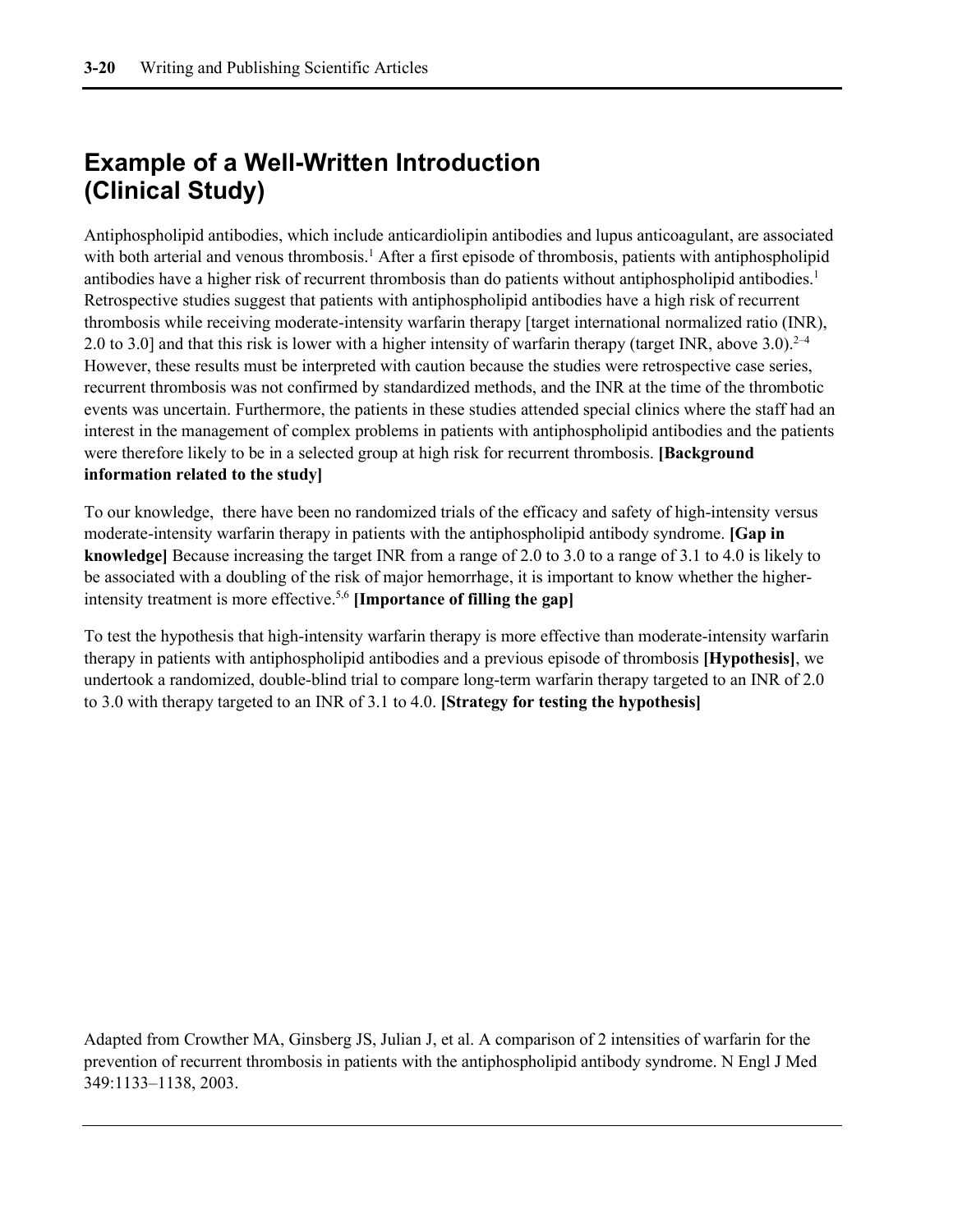## **Introduction Section Worksheet**

#### **Reminders:**

- Include only enough background to make the reason for the study clear.
- Organize the information like a funnel, from general to specific.
- Use transitions between sentences and paragraphs to make the information flow logically.
- Use the same words and phrases in the gap and hypothesis or purpose statement.

#### **Background**

Known (general to specific)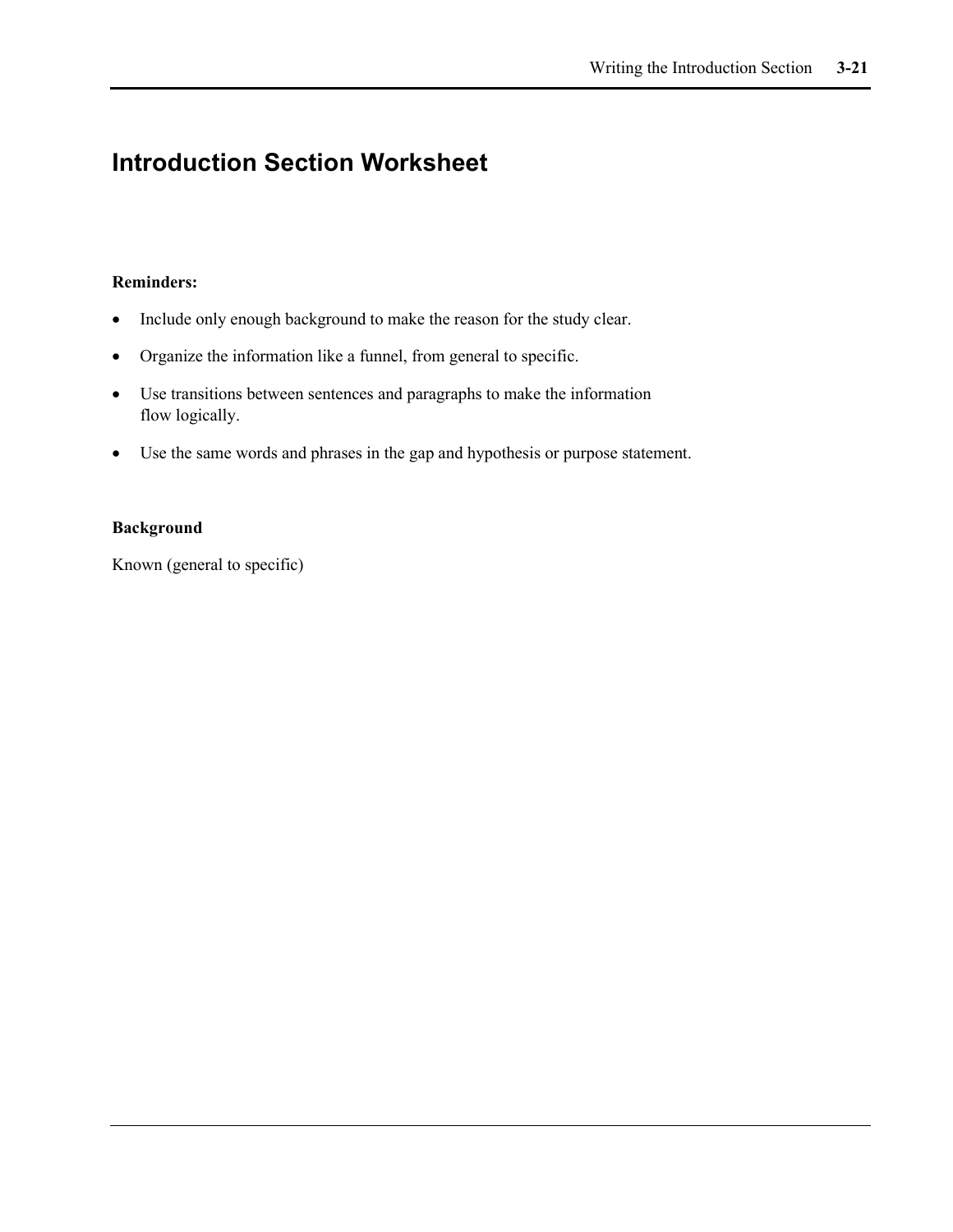#### **Unknown: gap, how study will fill gap, and why filling gap is important**

*Until now, it has not been possible to identify...*

*However, we do not know what effect this treatment will have on...*

*There has been some disagreement, however, in the findings with this model...*

*So far, only qualitative findings have been obtained...*

*Because of the rarity of this cancer, it has been difficult to determine survival rates with statistical certainty...*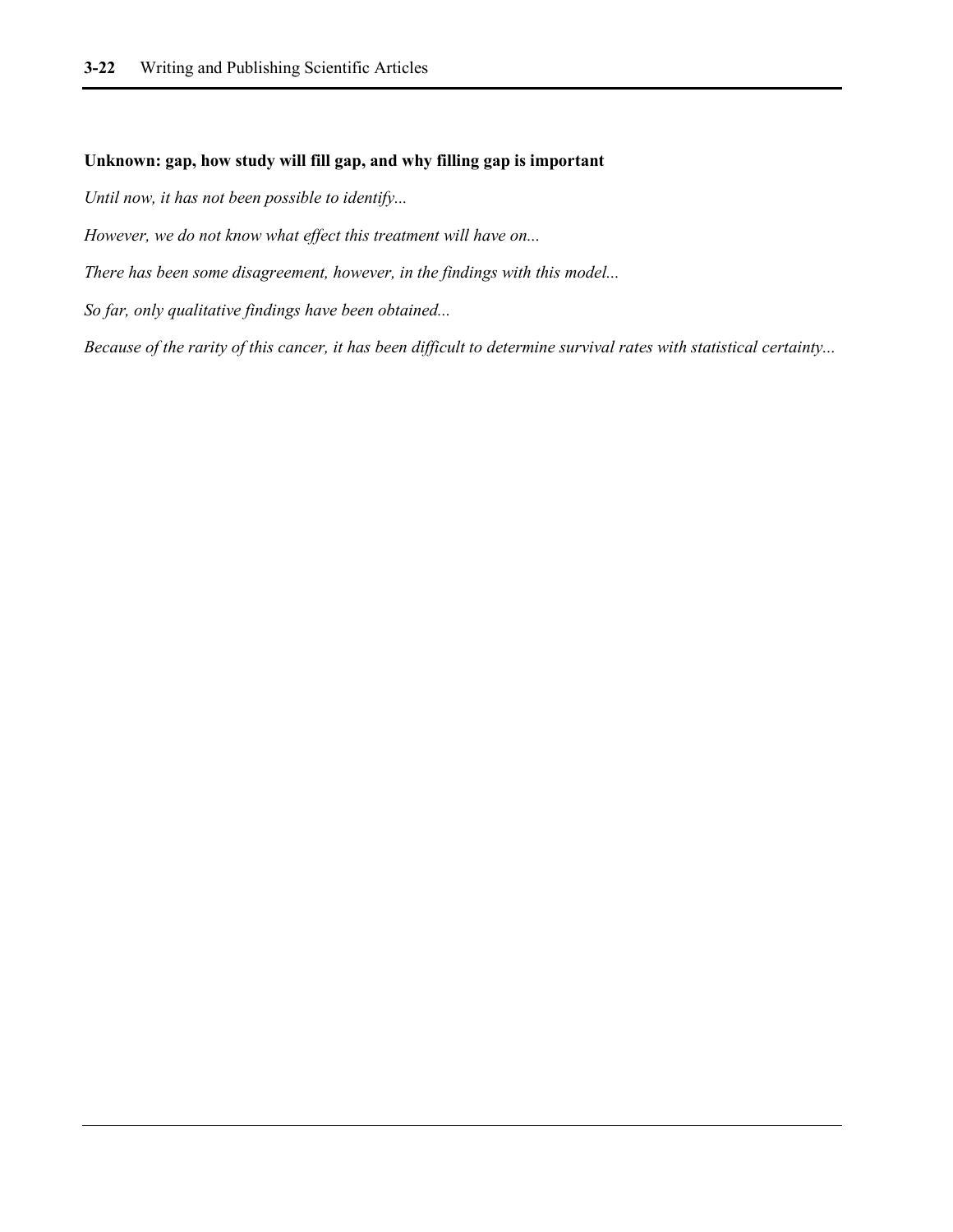### **Hypothesis**

*The purpose of our study was to determine...*

*We hypothesized that...*

*Our hypothesis was that...*

### **Strategy**

*We tested our hypothesis by examining...*

*To do this, we used... and analyzed... in an in situ model...*